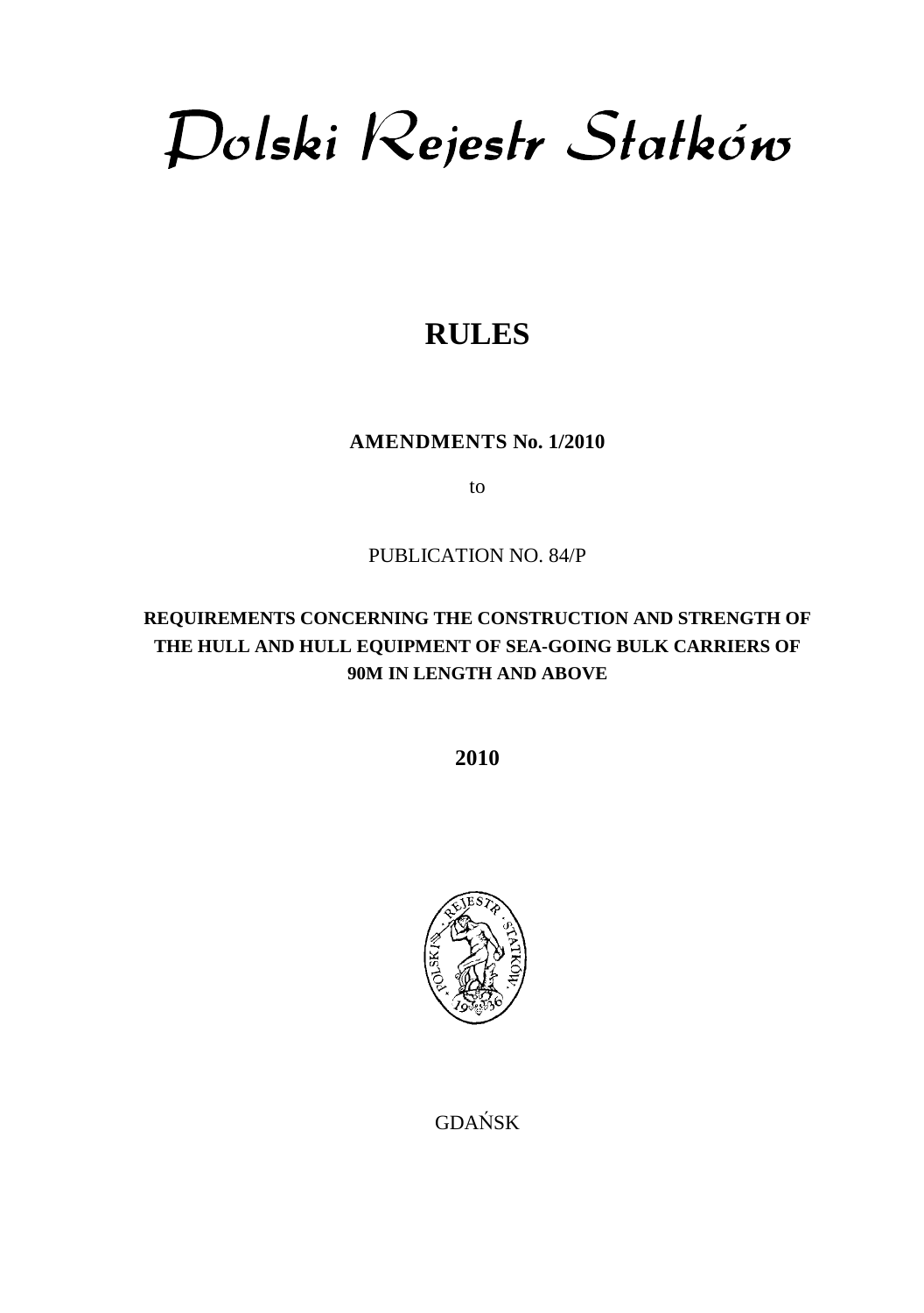Amendments No. 1/2010 to *Publication No. 84/P – Requirements Concerning the Construction and Strength of the Hull and Hull Equipment of Sea-going Bulk Carriers of 90m in Length and above – 2009,* were approved by PRS Board on 24 June 2010 and enter into force on 1 July 2010.

**©** Copyright by Polski Rejestr Statków S.A., 2010

PRS/AW, 06/2010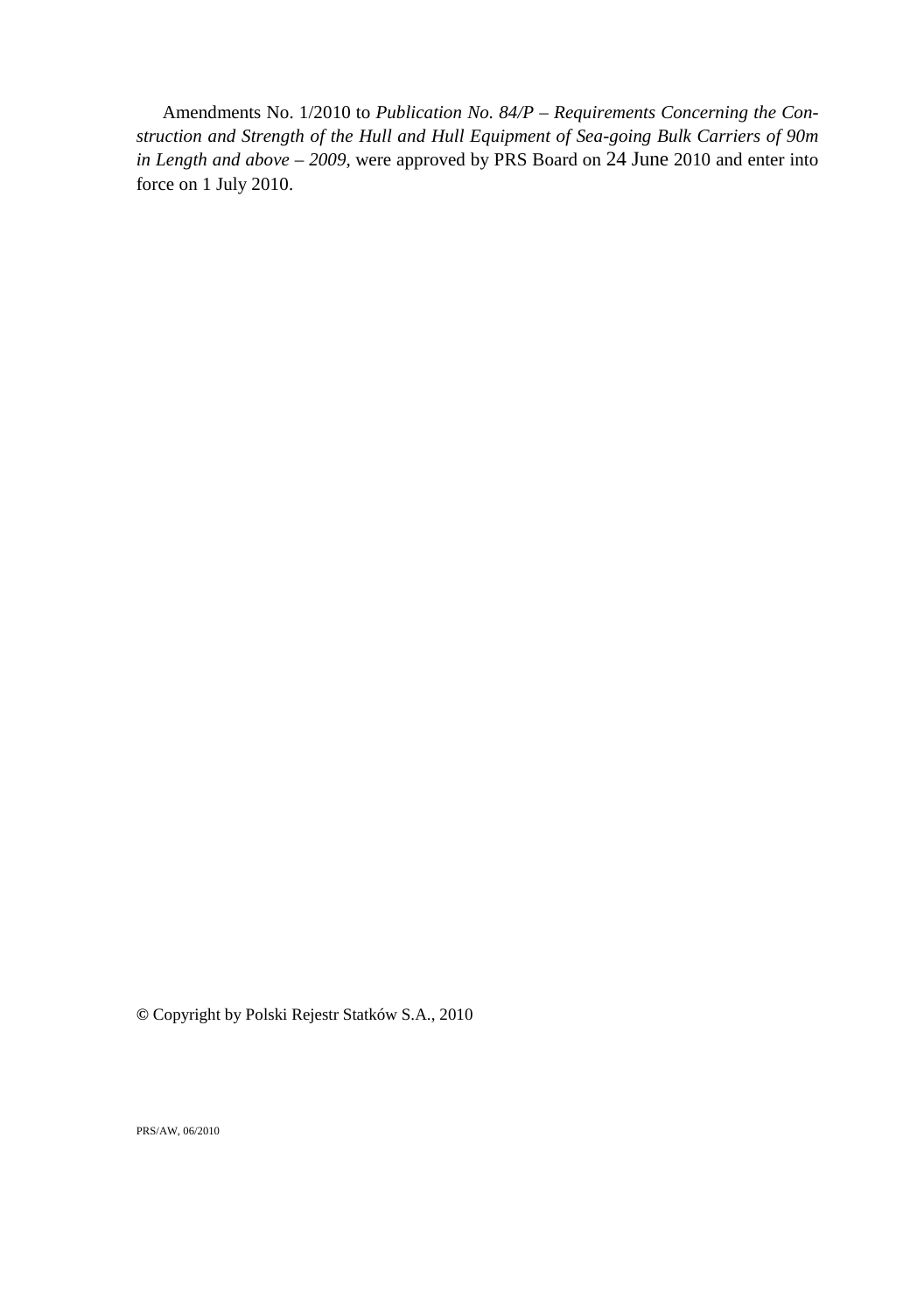# *The following amendments to Publication No. 84/P – Requirements Concerning the Construction and Strength of the Hull and Hull Equipment of Sea-going Bulk Carriers of 90m in Length and above – 2009, have been introduced:*

*1. Paragraph* **1.3.2.5.1** *has been amended to read:* 

**1.3.2.5.1** Ship structures subject to overall and close-up inspection and thickness measurements are to be provided with means capable of ensuring safe access to the structures. The means of access are to be described in a Ship Structure Access Manual for bulk carriers of 20,000 gross tonnage and over. Reference is made to SOLAS, Chapter II-1, Regulation 3-6.

*2. Paragraph* **1.4.3.3** *has been amended to read:* 

# **1.4.3.3 Ship's light- and deadweight**

Lightweight,  $[t]$  – the displacement without cargo, fuel, lubricating oil, ballast water, fresh water and feed water, consumable stores and passengers and crew and their effects.

D e a d w e i g h t,  $[t]$  – the difference between the displacement, at the summer draught in sea water of density  $\rho = 1.025 \text{ t/m}^3$ , and the lightweight.

*3. The beginning of sub-chapter* **2.3** *has been amended to read:* 

# **2.3 Access arrangement**

# **2.3.1 General**

# **2.3.1.0 Application**

**2.3.1.0.1** This section applies to ships of 20.000 gross tonnage and over.

# **2.3.1.1 Means of access to cargo and other spaces**

**2.3.1.1.1** Each space is to be provided with means of access to enable, throughout the life of a ship, overall and close-up inspections and thickness measurements of the ship's structures. Such means of access are to comply with 2.3.1.3 and 2.3.2.

**2.3.1.1.2** Where a permanent means of access may be susceptible to damage during normal cargo loading and unloading operations or where it is impracticable to fit permanent means of access, the Administration may allow, in lieu thereof, the provision of movable or portable means of access, as specified in 2.3.2, provided that the means of attaching, rigging, suspending or supporting the portable means of access forms a permanent part of the ship's structure. All portable equipment are to be capable of being readily erected or deployed by ship's personnel.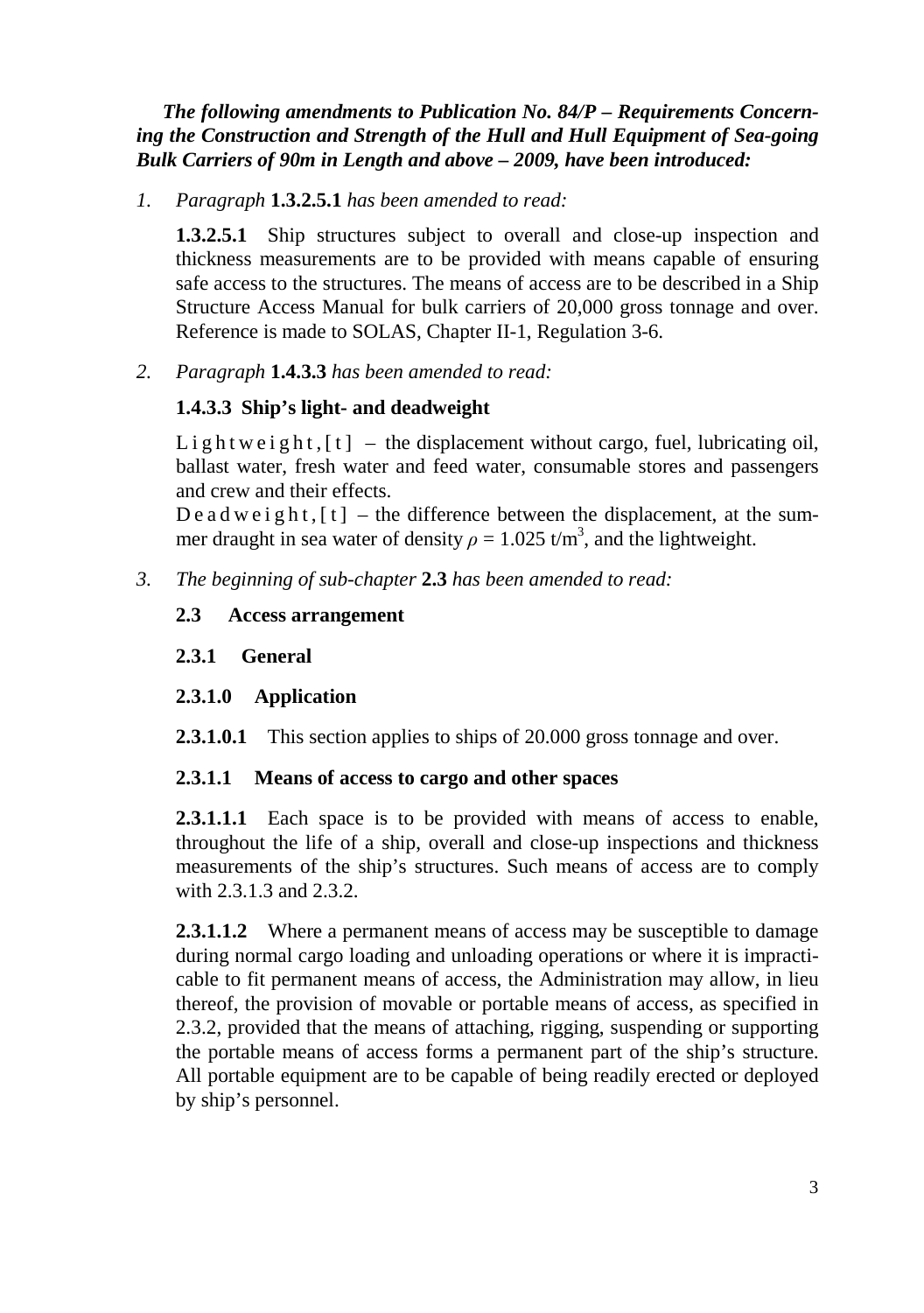**2.3.1.1.3** The construction and materials of all means of access and their attachment to the ship's structure are to be to the satisfaction of PRS

*4. Sub-chapter* **3.1.2.3** *has been amended to read:* 

# **3.1.2.3 Grades of steel**

**3.1.2.3.1** Steel materials in the various strength members are not to be of lower grade than those corresponding to classes I, II and III, as given in Table 3.1.2.3.5-1 for the material classes and grades given in Table 3.1.2.3.1-1 while additional requirements for ships with length *L* exceeding 150m and 250m, BC-A and BC-B ships are given in Tables 3.1.2.3.1-2 to 3.1.2.3.1-4. For strength members not mentioned in Tables 3.1.2.3.1-1 to 3.1.2.3.1-4, grade *A*/*AH* may be used.

| <b>Structural member category</b>                                                                                                                                                                                                                                                                                                                                                | Material class/grade                                                                                 |
|----------------------------------------------------------------------------------------------------------------------------------------------------------------------------------------------------------------------------------------------------------------------------------------------------------------------------------------------------------------------------------|------------------------------------------------------------------------------------------------------|
| <b>SECONDARY</b><br>Al Longitudinal bulkhead strakes, other than<br>that belonging to the Primary category<br>A2 Deck Plating exposed to weather, other<br>than that belonging to the Primary or<br>Special category<br>A3 Side plating                                                                                                                                          | Class I within 0.4L amidships<br>Grade $A/AH$ outside 0.4L amidships                                 |
| <b>PRIMARY</b><br>B1 Bottom plating, including keel plate<br>B2 Strength deck plating, excluding that<br>belonging to the Special category<br>B3 Continuous longitudinal members above<br>strength deck, excluding hatch coamings<br>B4 Uppermost strake in longitudinal bulk-<br>head<br>B5 Vertical strake (hatch side girder) and<br>uppermost sloped strake in top wing tank | Class I within 0.4L amidships<br>Grade $A/AH$ outside 0.4L amidships                                 |
| <b>SPECIAL</b><br>C1 Sheer strake at strength deck $(1)$<br>C2 Stringer plate in strength deck (1)<br>C3 Deck strake at longitudinal bulkhead,<br>excluding deck plating in way of inner-<br>skin bulkhead of double-hull ships <sup>(1)</sup>                                                                                                                                   | Class III within 0.4L amidships<br>Class II outside 0.4L amidships<br>Class I outside 0.6L amidships |

**Table 3.1.2.3.1-1 Material classes and grades for ships in general**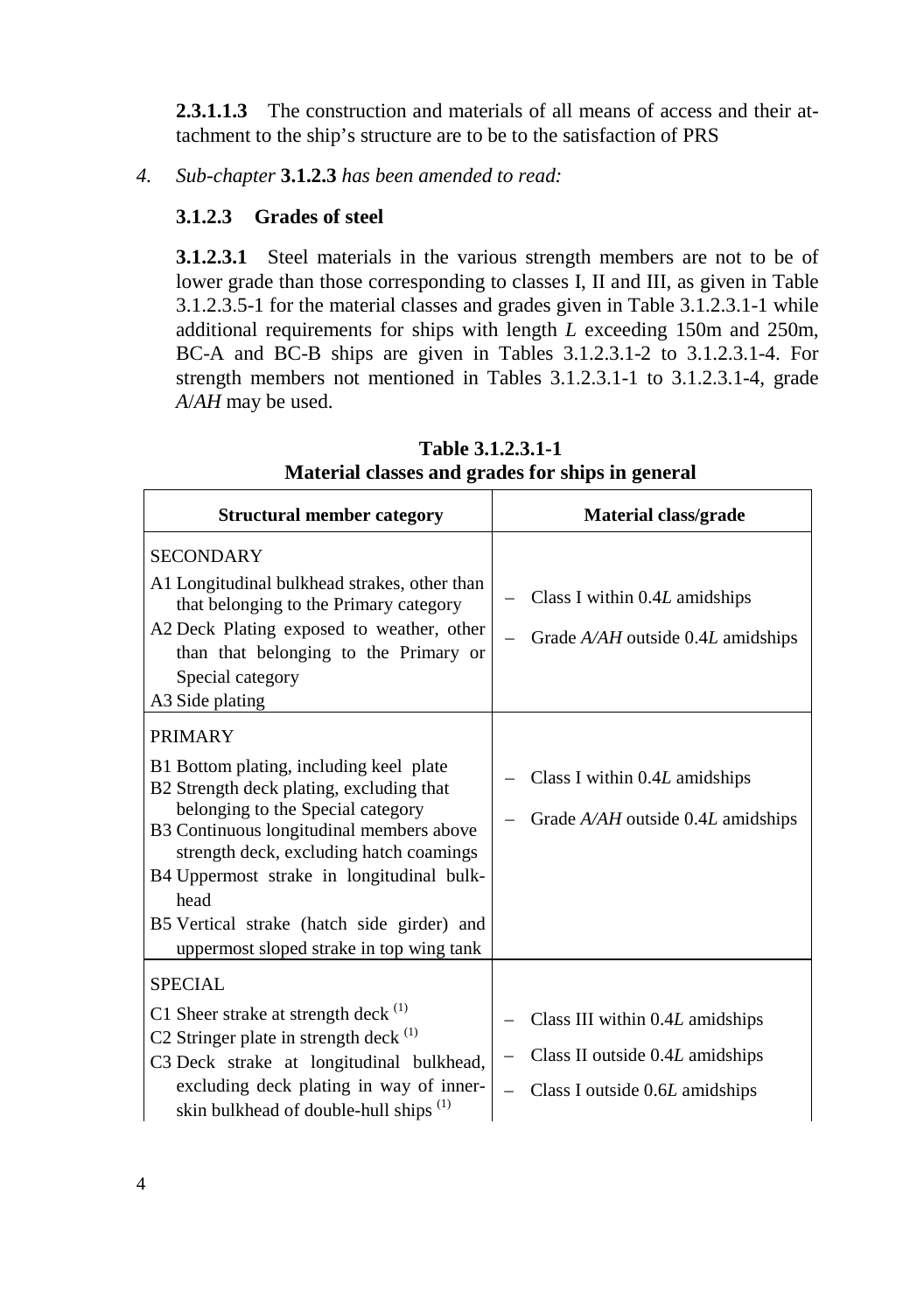| C5 Strength deck plating at corners of cargo<br>hatch openings                                                                                                                | $-$ Class III within 0.6L amidships<br>Class II within rest of cargo region                                      |
|-------------------------------------------------------------------------------------------------------------------------------------------------------------------------------|------------------------------------------------------------------------------------------------------------------|
| C6 Bilge strake in ships with double bottom<br>over the full breadth and length less than<br>$150m^{(1)}$                                                                     | $-$ Class II within 0.6L amidships<br>Class I outside 0.6L amidships                                             |
| C7 Bilge strake in other ships $(1)$                                                                                                                                          | Class III within 0.4L amidships<br>Class II outside 0.4L amidships<br>Class I outside 0.6L amidships             |
| C8 Longitudinal hatch coamings of<br>length<br>greater than $0.15L$<br>C <sub>9</sub> End brackets and deck house transition<br>of longitudinal cargo hatch coamings $^{(2)}$ | $-$ Class III within 0.4 <i>L</i> amidships<br>Class II outside 0.4L amidships<br>Class I outside 0.6L amidships |
|                                                                                                                                                                               | Not to be less than Grade $D/DH$                                                                                 |

<sup>(1)</sup> Single strakes required to be of class III within 0.4*L* amidships are to have breadths not less than 800 + 5*L* [mm], and need not be greater than 1800 mm, unless limited by the geometry of the ship's design.

(2) Applicable to bulk carriers having the longitudinal hatch coaming of length greater than 0.15*L*.

# **Table 3.1.2.3.1-2**

# **Minimum material grades for ships with ship's length** *L* **exceeding 150m and single strength deck**

| <b>Structural member category</b>                                                                                        | <b>Material Grade</b>              |
|--------------------------------------------------------------------------------------------------------------------------|------------------------------------|
| Longitudinal strength members of strength<br>deck plating                                                                | Grade $B/AH$ within 0.4L amidships |
| Continuous longitudinal strength members<br>above strength deck                                                          | Grade $B/AH$ within 0.4L amidships |
| Single side strakes for ships without inner<br>continuous longitudinal bulkheads between<br>bottom and the strength deck | Grade $B/AH$ within cargo region   |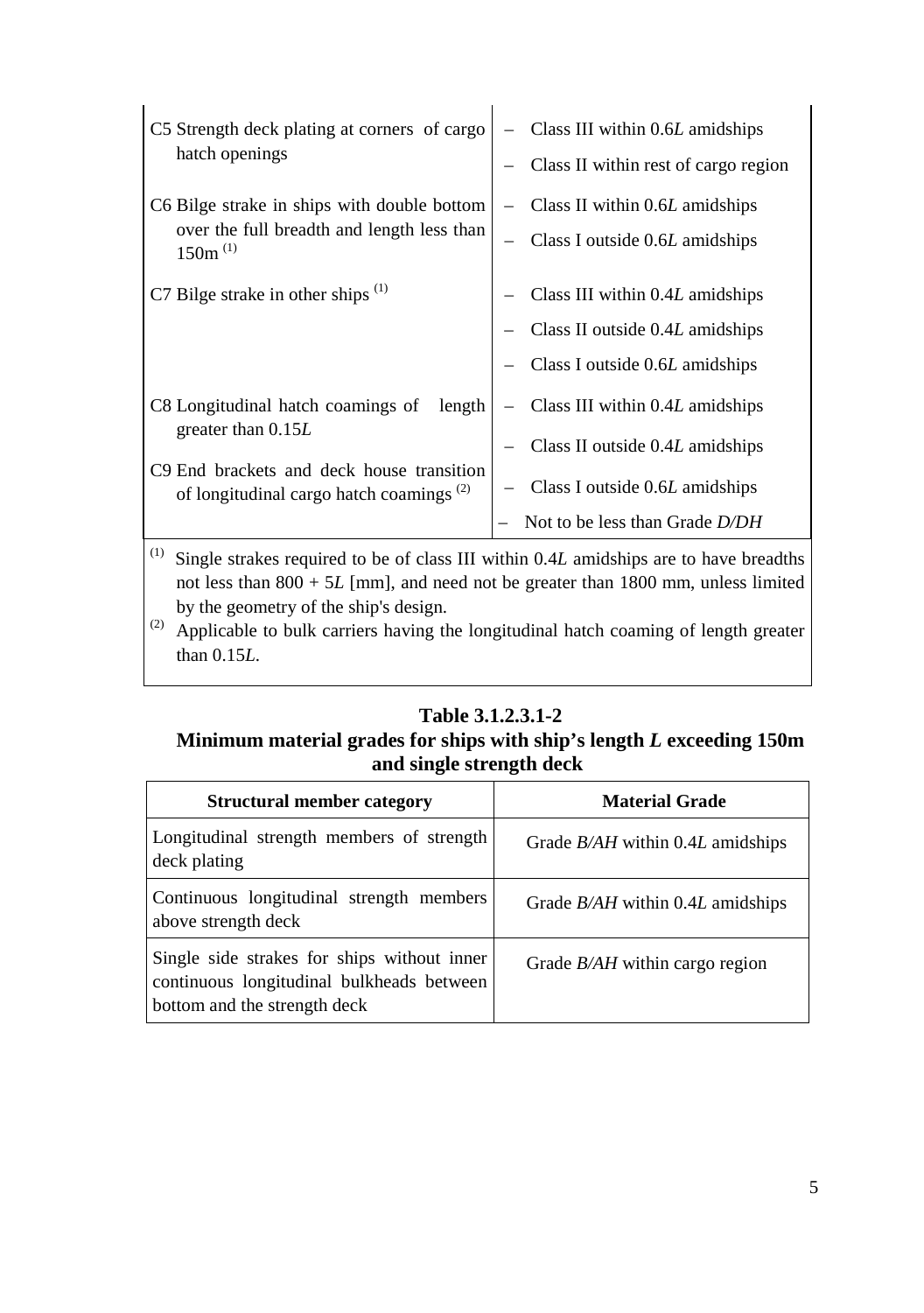**Table 3.1.2.3.1-3 Minimum material grades for ships with ship's length** *L* **exceeding 250m** 

| <b>Material Grade</b>              |
|------------------------------------|
| Grade $E/EH$ within 0.4L amidships |
| Grade E/EH within 0.4L amidships   |
| Grade $D/DH$ within 0.4L amidships |
|                                    |

(1) Single strakes required to be of class III within 0.4*L* amidships are to have breadths not less than 800 + 5*L* [mm], and need not be greater than 1800 mm, unless limited by the geometry of the ship's design.

| <b>Structural member category</b>                                                                                                                                                                                     | <b>Material Grade</b> |
|-----------------------------------------------------------------------------------------------------------------------------------------------------------------------------------------------------------------------|-----------------------|
| Lower bracket of ordinary side frame $(1), (2)$                                                                                                                                                                       | Grade <i>D/DH</i>     |
| Side shell strakes included totally or partially<br>between the two points located to 0.125 $\ell$<br>above and below the intersection of side<br>shell and bilge hopper sloping plate or inner<br>bottom plate $(2)$ | Grade <i>D/DH</i>     |

**Table 3.1.2.3.1-4 Minimum material grades for BC-A and BC-B ships** 

(1) Single strakes required to be of class III within 0.4*L* amidships are to have breadths not less than 800 + 5*L* [mm], and need not be greater than 1800 mm, unless limited by the geometry of the ship's design.

(2) The span of the side frame  $\ell$  is defined as the distance between the supporting structure (see Fig 3.6.8.3.1)

**3.1.2.3.2** Plating materials for stern frames, rudders, rudder horns and shaft brackets are in general not to be of lower grades than corresponding to class II. For rudder and rudder body plates subjected to stress concentrations (e.g. in way of lower support of semi-spade rudders or at upper part of spade rudders) class III is to be applied.

**3.1.2.3.3** Bedplates of seats for propulsion and auxiliary engines inserted in the inner bottom within 0.6*L* amidships are to be of class I. In other cases, the steel is to be at least of grade *A/AH*.

**3.1.2.3.4** (void)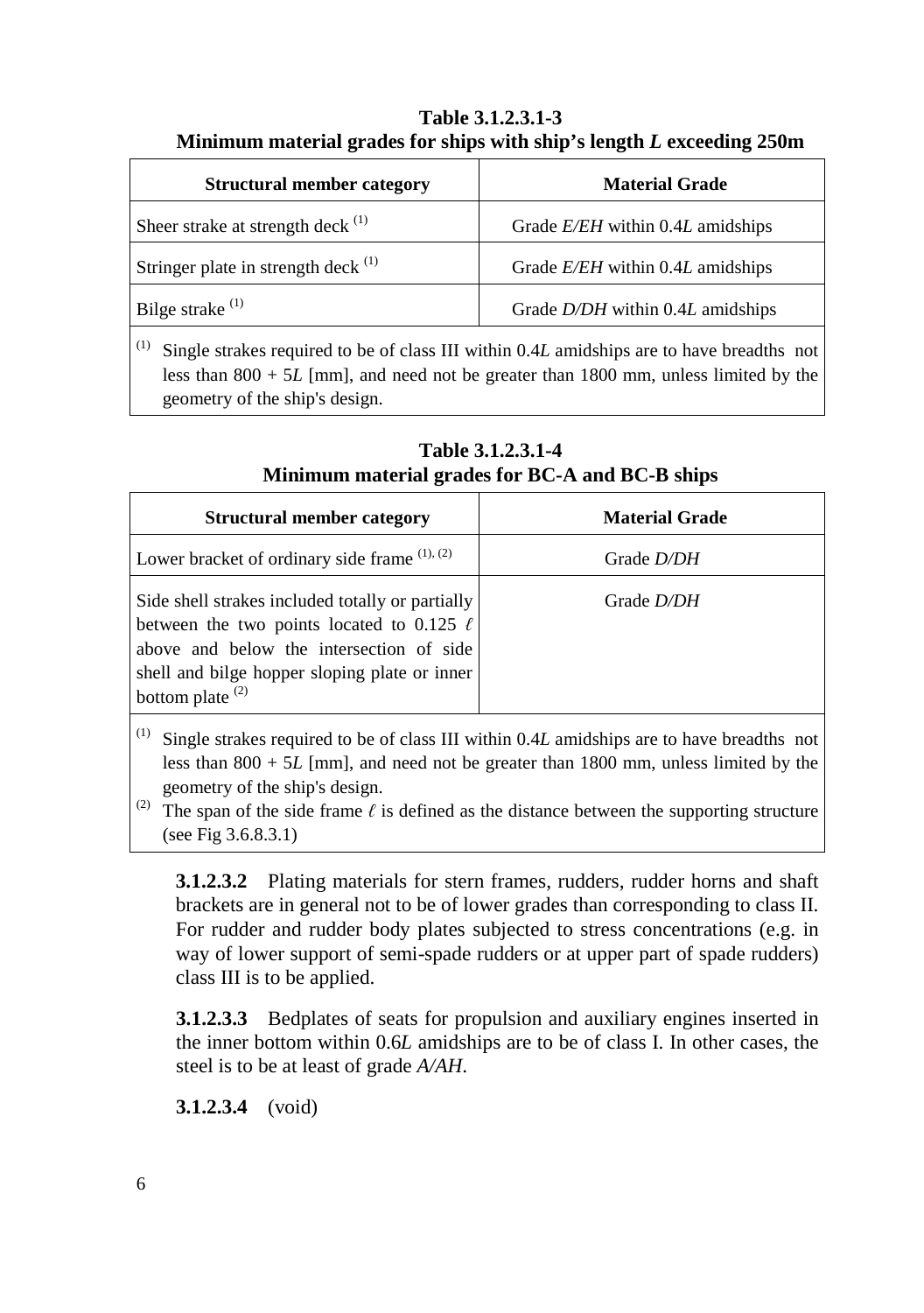# **3.1.2.3.5** The steel grade is to correspond to the as-built thickness.

| <b>Class</b>                                                      |            | I          |            | $\mathbf H$ |            | Ш          |  |  |  |  |  |  |
|-------------------------------------------------------------------|------------|------------|------------|-------------|------------|------------|--|--|--|--|--|--|
| As-built thickness,<br>$\lceil$ mm $\rceil$                       | <b>NSS</b> | <b>HSS</b> | <b>NSS</b> | <b>HSS</b>  | <b>NSS</b> | <b>HSS</b> |  |  |  |  |  |  |
| $t \leq 15$                                                       | A          | AH         | A          | ΑH          | A          | ΑH         |  |  |  |  |  |  |
| $15 < t \leq 20$                                                  | A          | AH         | A          | AH          | B          | AH         |  |  |  |  |  |  |
| $20 < t \le 25$                                                   | A          | ΑH         | B          | ΑH          | D          | DH         |  |  |  |  |  |  |
| $25 < t \leq 30$                                                  | A          | ΑH         | D          | DH          | D          | DH         |  |  |  |  |  |  |
| $30 < t \leq 35$                                                  | B          | AH         | D          | DH          | E          | EΗ         |  |  |  |  |  |  |
| $35 < t \leq 40$                                                  | B          | AH         | D          | DH          | E          | <b>EH</b>  |  |  |  |  |  |  |
| $40 < t \leq 50$                                                  | D          | DH         | E          | EΗ          | E          | EΗ         |  |  |  |  |  |  |
| Notes: NSS : Normal strength steel<br>HSS : Higher strength steel |            |            |            |             |            |            |  |  |  |  |  |  |

**Table 3.1.2.3.5-1 Material grade requirements for classes I, II and III**

### **Table 3.1.2.3.5-2 (void)**

**3.1.2.3.6** Steel grades of plates or sections of as-built thickness greater than the limiting thicknesses in Table 3.1.2.3.5-1 are considered by PRS on a case by case basis.

**3.1.2.3.7** In specific cases, such as 3.1.2.3.8, with regard to stress distribution along the hull girder, the classes required within 0.4*L* amidships may be extended beyond that zone, on a case by case basis.

**3.1.2.3.8** The material classes required for the strength deck plating, the sheerstrake and the upper strake of longitudinal bulkheads within 0.4*L* amidships are to be maintained for an adequate length across the poop front and at the ends of the bridge, where fitted.

**3.1.2.3.9** Rolled products used for welded attachments of length greater than 0.15*L* on hull plating, such as gutter bars, are to be of the same grade as that used for the hull plating in way.

**3.1.2.3.10** In the case of full penetration welded joints located in positions where high local stresses may occur perpendicular to the continuous plating, PRS may, on a case by case basis, require the use of rolled products having adequate ductility properties in the through thickness direction, such as to prevent the risk of lamellar tearing (Z type steel).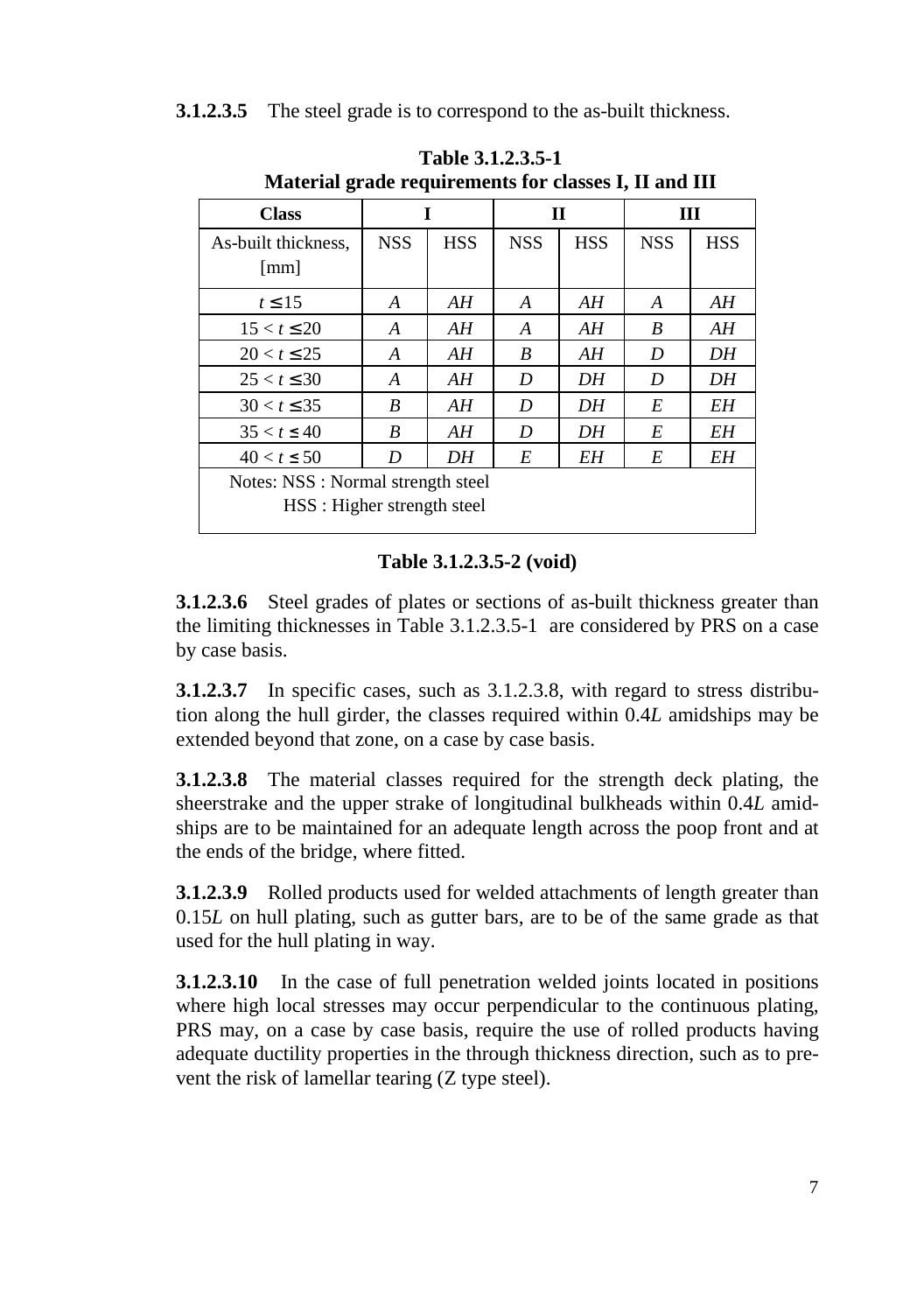#### **3.3.1.2.1 Corrosion additions for steel**

The corrosion addition for each of the two sides of a structural member, *tC*<sup>1</sup> or  $t_{C2}$ , is specified in Table 3.3.1.2.1.

The total corrosion addition  $t_C$  for both sides of the structural member is obtained by the following formula:

$$
t_C = \text{Roundup}_{0.5} \left( t_{C1} + t_{C2} \right) + t_{\text{reserve}}, \text{[mm]} \tag{3.3.1.2.1-1}
$$

For an internal member within a given compartment, the total corrosion addition  $t_c$  is obtained from the following formula:

$$
t_C = \text{Roundup}_{0.5} \left( 2t_{C1} \right) + t_{\text{reserve}} \text{ [mm]} \tag{3.3.1.2.1-2}
$$

where  $t_{C1}$  is the value specified in Table 3.3.1.2.1 for one side exposure to that compartment.

*6. Paragraph* **3.6.9.5.4** *has been amended to read:* 

**3.6.9.5.4.** For ships with holds designed for loading/discharging by grabs and having the additional class notation **CG**, wire rope grooving in way of cargo holds openings is to be prevented by fitting suitable protection such as halfround bar on the hatch side girders (i.e. upper portion of top side tank plates)/hatch end beams in cargo hold and upper portion of hatch coamings.

*7. Paragraph* **4.3.3.3.1** *has been amended to read:* 

**4.3.3.3.1** The horizontal wave bending moment  $M_{WH}$  at any hull transverse section is given by:

$$
M_{WH} = \left(0.3 + \frac{L}{2000}\right) F_M f_P C L^2 T_{LC} C_B, \text{ [kNm]} \tag{4.3.3.3.1}
$$

where  $F_M$  is the distribution factor defined in 4.3.3.1.1.

*8. Paragraph* **4.5.0** *has been amended to read:* 

#### **4.5.0 Symbols**

- $L_2$  rule length *L*, [m], but to be taken not greater than 300 m;
- *C*  wave coefficient, as defined in 1.4.2.3.1;
- $\Lambda$  wave length corresponding to the load case defined in 4.5.1.3.1, 4.5.1.4.1,
- $f<sub>p</sub>$  coefficient corresponding to the probability, defined in 4.2;
- $T_{Lci}$  draught in the considered cross section in the considered loading condition, [m];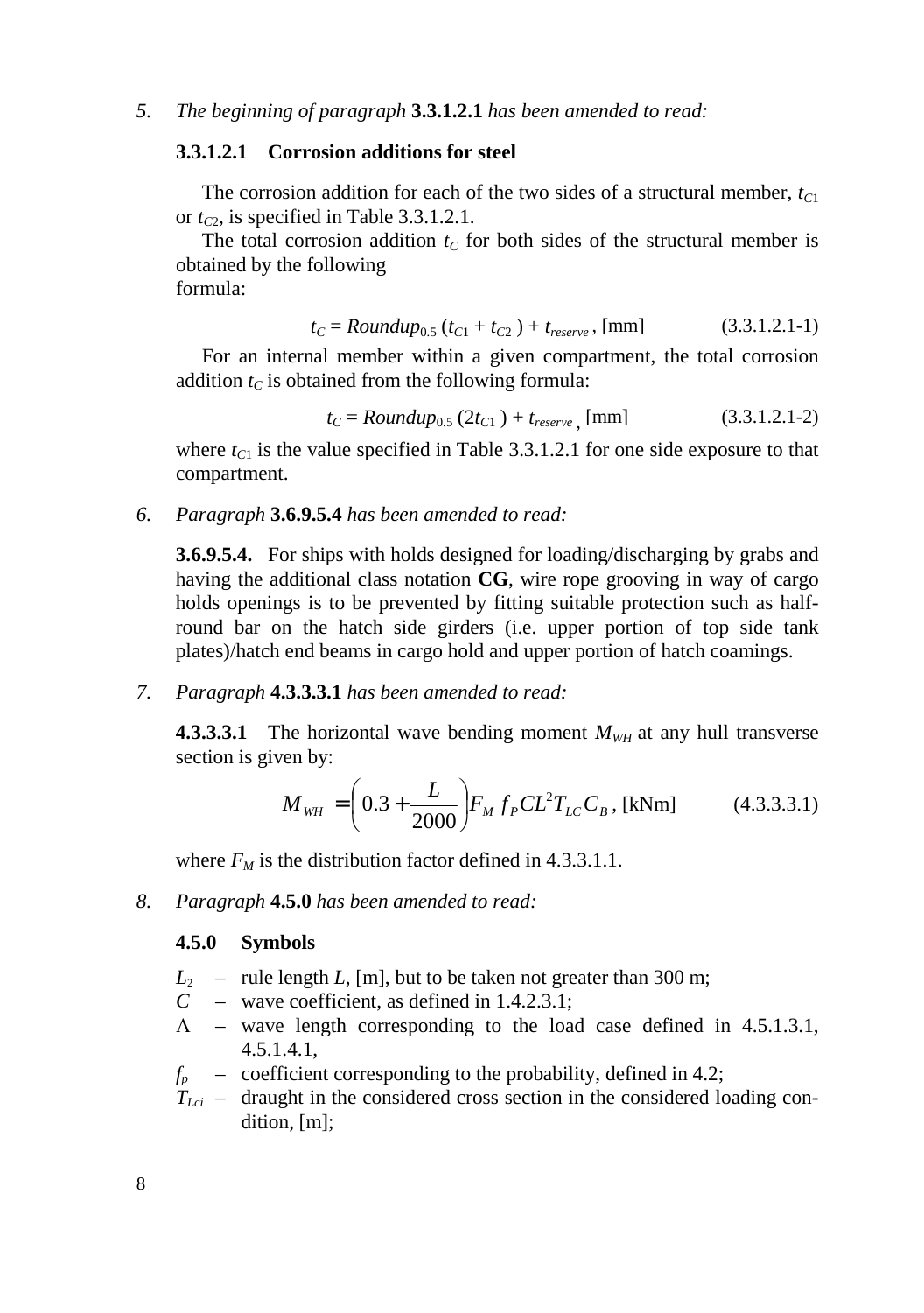$B_i$  – moulded breadth at the waterline in the considered cross section, [m]; *x, y, z – X, Y* and *Z* co-ordinates of the load point with respect to the reference co-ordinate system defined in 1.4, [m].

For symbols not defined in 4.5, refer to 1.4.

### *9. Paragraph* **4.5.1.6.1** *has been amended to read:*

**4.5.1.6.1** For the positive hydrodynamic pressure at the waterline (in load cases H1, H2, F2, R1, R2 and P1), the hydrodynamic pressure  $P_{W,C}$  at the side above waterline is given (see Fig 4.5.1.6.2) by:

$$
p_{w,c} = p_{w, wL} + \rho g (T_{Lci} - z), \text{ [kN/m}^2 \text{]} \quad \text{for } T_{Lci} \le z \le h_W + T_{Lci} \quad (4.5.1.6.1-1)
$$
\n
$$
p_{w,c} = 0 \quad \text{for } z \ge h_W + T_{Lci} \quad (4.5.1.6.1-2)
$$

where:

 $p_{\text{W},\text{W}}$  – positive hydrodynamic pressure at the waterline for the considered load case,  $\text{[kN/m}^2\text{]}$ ;

$$
h_{\scriptscriptstyle W}=\frac{p_{\scriptscriptstyle W, \scriptscriptstyle WL}}{\rho g}\,,\,[\mathrm{m}].
$$

*10. Sub-chapter* **4.5.2.***2 has been amended to read:* 

# **4.5.2.2 Load cases H1, H2, F1 and F2**

**4.5.2.2.1** The external pressure  $p<sub>D</sub>$ , for load cases H1, H2, F1 and F2, at any point of an exposed deck is to be obtained from the following formula:

$$
p_D = \mathbf{q} p_W, \text{ [kN/m}^2 \text{]} \tag{4.5.2.2.1}
$$

where:

 $p_W$  – pressure obtained from the formulae in Table 4.5.2.2.1-1, [kN/m<sup>2</sup>];

 $\varphi$  – coefficient defined in Table 4.5.2.2.1-2

|                                | Pressures on exposed decks for H1, H2, F1 and F2                                                                                                                                                                                                        |                       |
|--------------------------------|---------------------------------------------------------------------------------------------------------------------------------------------------------------------------------------------------------------------------------------------------------|-----------------------|
| Location                       | Pressure $p_{W}$ [kN/m <sup>2</sup> ]                                                                                                                                                                                                                   |                       |
|                                | $L_{LL} \ge 100 \text{ m}$                                                                                                                                                                                                                              | $L_{LL}$ < 100 m      |
| $0 \le x_{LL}/L_{LL} \le 0.75$ | 34.3                                                                                                                                                                                                                                                    | $14.9 + 0.195 L_{LL}$ |
|                                | $\left 0.75 < x_{LL}/L_{LL} < 1\right  \nonumber\\ 34.3 + \left(14.8 + \alpha (L_{LL} - 100)\right) \left(4 \frac{x_{LL}}{L_{LL}} - 3\right) \left 12.2 + \frac{L_{LL}}{9} \left(5 \frac{x_{LL}}{L_{LL}} - 2\right) + 3.6 \frac{x_{LL}}{L_{LL}}\right $ |                       |
| .                              |                                                                                                                                                                                                                                                         |                       |

| Table 4.5.2.2.1-1                        |  |
|------------------------------------------|--|
| $\ldots$ arm agad. Jacks for H1 H1 H0 E1 |  |

| vner<br>$\ddot{\phantom{1}}$ |  |
|------------------------------|--|

*L* .

α *–* coefficient taken equal to:

 $\alpha$  = 0.0726 for Type B freeboard ships

 $\alpha$  = 0.356 for Type B-60 or Type B-100 freeboard ships.

 $X_{LL}$  – X coordinate of the load point measured from the aft end of the freeboard length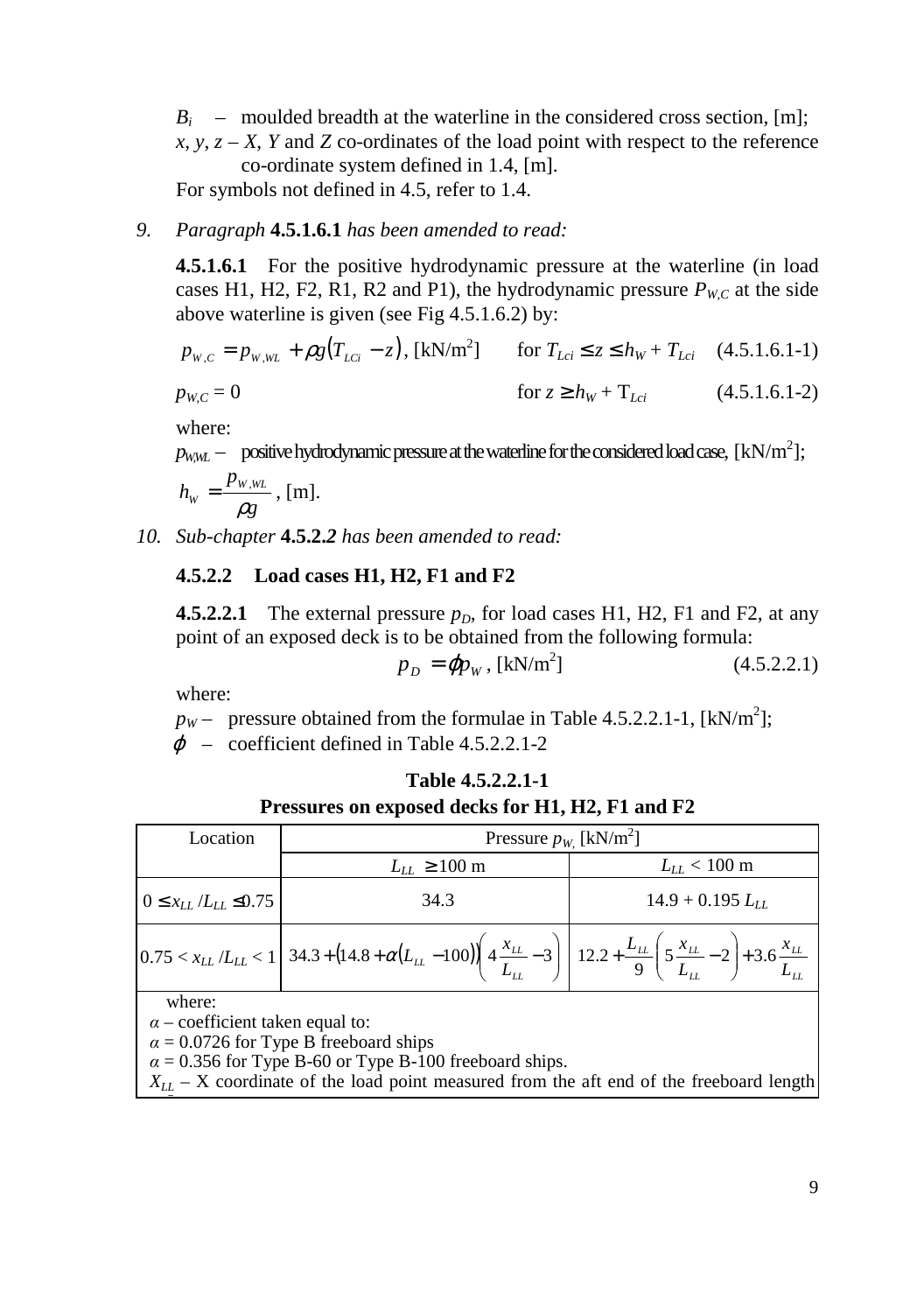| Exposed deck location                          | φ    |
|------------------------------------------------|------|
| Freeboard deck                                 | 1.00 |
| Superstructure deck, including forecastle deck | 0.75 |
| 1st tier of deckhouse                          | 0.56 |
| 2nd tier of deckhouse                          | 0.42 |
| 3rd tier of deckhouse                          | 0.32 |
| 4th tier of deckhouse                          | 0.25 |
| 5th tier of deckhouse                          | 0.20 |
| 6th tier of deckhouse                          | 0.15 |
| 7th tier of deckhouse and above                |      |

**Table 4.5.2.2.1-2 Coefficient for pressure on exposed decks** 

*11. The beginning of paragraph* **4.5.3.3.1** *has been amended to read:* 

**4.5.3.3.1** The lateral pressure  $p_{\text{S}}$  for sides of superstructures is to be obtained from the following formula:

$$
p_{\rm SI} = 2.1 c f_p c_F (C_B + 0.7) \frac{20}{10 + z - T}, \text{ [kN/m}^2 \text{]} \tag{4.5.3.3.1}
$$

*fp –* probability factor, taken equal to:

 $f = 1.0$  for plate panels

 $f_p$  = 0.75 for ordinary stiffeners and primary supporting members

 $C_F$  – distribution factor according to Table 4.5.3.3.1.

*12. The beginning of paragraph* **4.5.3.4.1** *has been amended to read:* 

**4.5.3.4.1** The lateral pressure for determining the scantlings is to be obtained from the greater of the following formulae:

$$
p_A = nc[bC - (z - T)], \text{ [kN/m}^2 \text{]}
$$
 (4.5.3.4.1-1)

$$
p_A = p_{Amin}, \text{ [kN/m}^2\text{]} \tag{4.5.3.4.1-2}
$$

where:

*n* – coefficient defined in Table 4.5.3.4.1-1, depending on the tier level;

The lowest tier is normally that tier which is directly situated above the uppermost continuous deck to which the depth *D* is to be measured. However, where the actual distance  $(D - T)$  exceeds the minimum non-corrected tabular freeboard according to *ILLC* as amended by at least one standard superstructure height as defined in 1.4.3.18.1, this tier may be defined as the  $2<sup>n\bar{d}</sup>$  tier and the tier above as the  $3<sup>rd</sup>$  tier;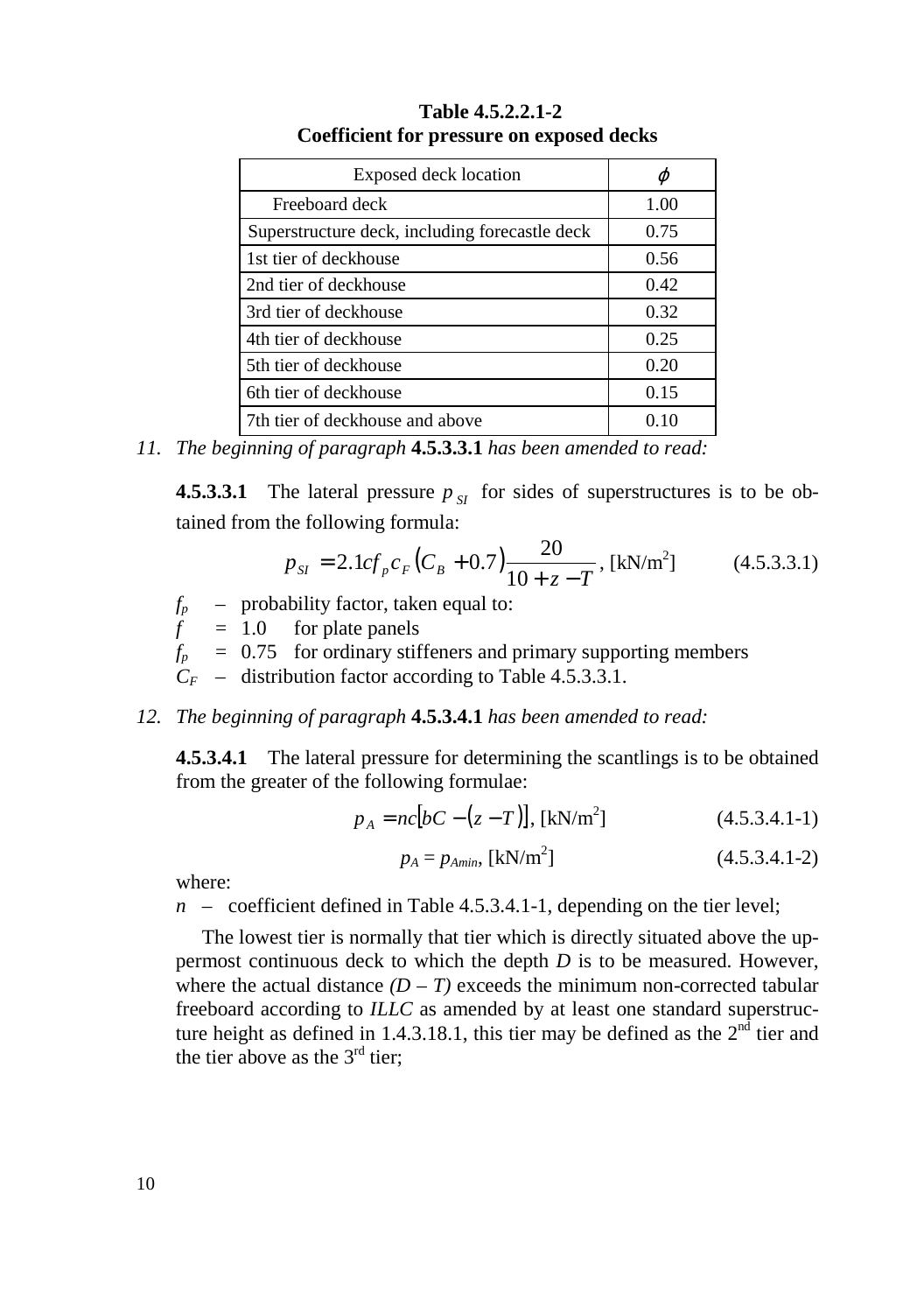*c* – coefficient taken equal to:

$$
c = 0.3 + 0.7 \frac{b_1}{B_1}
$$
 (4.5.3.4.1-3)

For exposed parts of machinery casing, *c* is not to be taken less than 1.0;

#### *13. Paragraph* **4.7.0** *has been amended to read:*

#### **4.7.0 Symbols**

- $M_H$  the actual cargo mass in a cargo hold corresponding to a homogeneously loaded condition at maximum draught, [t];
- $M_{Full}$  the cargo mass in a cargo hold corresponding to cargo with virtual density (homogenous mass/hold cubic capacity, minimum 1.0  $t/m<sup>3</sup>$ ) filled to the top of the hatch coaming, [t];

 $M_{Full}$  is in no case to be less than  $M_H$ 

- $M_{HD}$  the maximum cargo mass allowed to be carried in a cargo hold according to design loading condition(s) with specified holds empty at maximum draught, [t];
- $V_{Full}$  volume of the cargo hold including the volume enclosed by the hatch coaming,  $[m<sup>3</sup>]$ ;
- $V_H$  volume defined in 4.6, [m<sup>3</sup>];
- $T_{HR}$  deepest ballast draught, [m].
- *14. Table* **4.8.5.1.6** *has been amended to read:*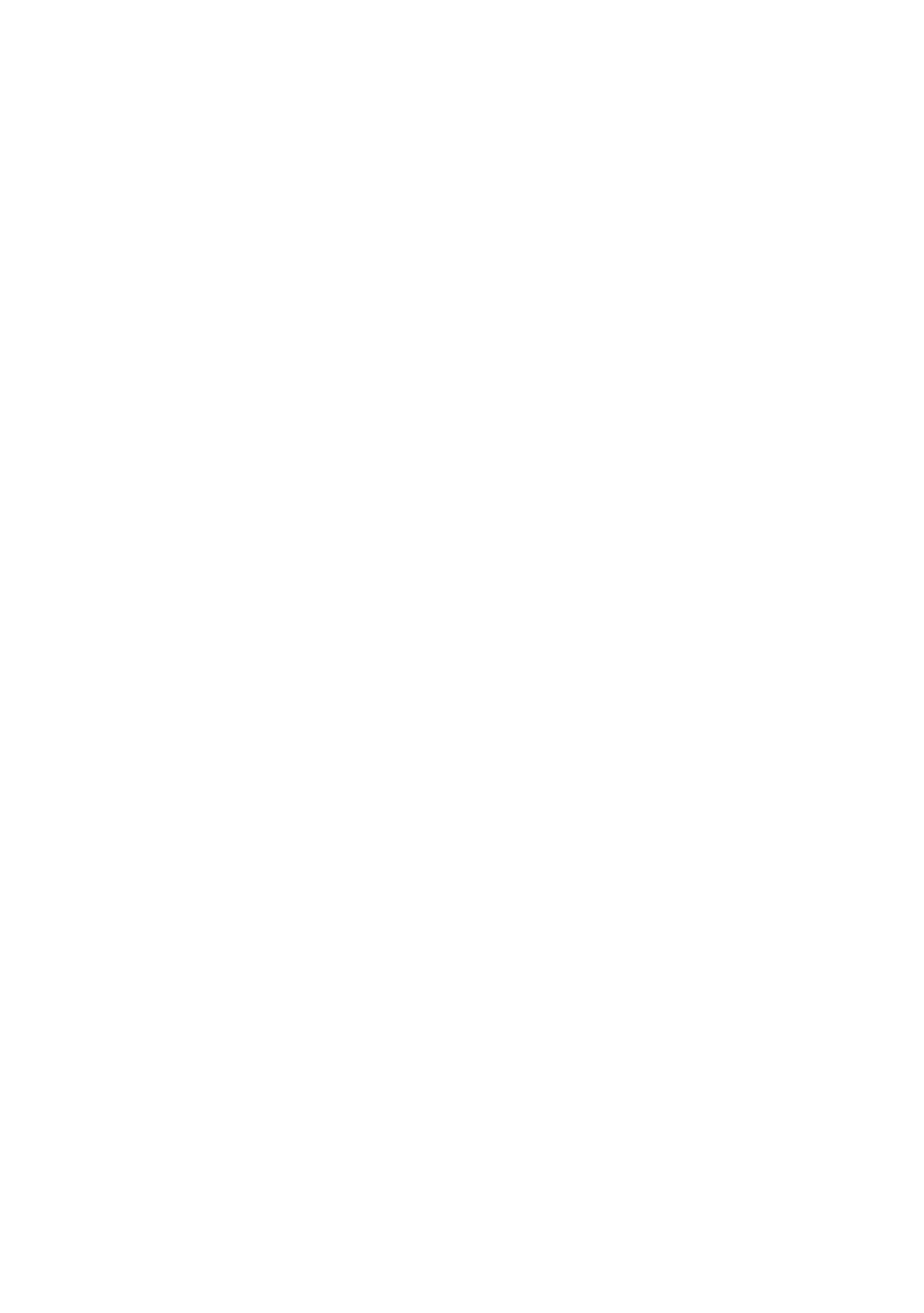| LOADING/UNLOADING SEQUENCE SUMMARY FORM |
|-----------------------------------------|
|-----------------------------------------|

Vessel name | Voyage No. | Condition | Yard | Id. Number





Date



|                                                           |                                      |      |        |      |                                 |                                                     |              |      |                |                                                                                              | Port       | (specific or typical)                           |                                                                                                                                     |          |                              |                     | Condition at commencement<br>of loading/discharging                                                                                                                                                                                                                                          |                       |                      |             |                                      |                          |                                             |                     |
|-----------------------------------------------------------|--------------------------------------|------|--------|------|---------------------------------|-----------------------------------------------------|--------------|------|----------------|----------------------------------------------------------------------------------------------|------------|-------------------------------------------------|-------------------------------------------------------------------------------------------------------------------------------------|----------|------------------------------|---------------------|----------------------------------------------------------------------------------------------------------------------------------------------------------------------------------------------------------------------------------------------------------------------------------------------|-----------------------|----------------------|-------------|--------------------------------------|--------------------------|---------------------------------------------|---------------------|
|                                                           |                                      |      |        |      |                                 |                                                     |              |      |                |                                                                                              |            | Total mass of cargo<br>to be loaded/discharged: |                                                                                                                                     |          |                              | Condition at end of | of loading/discharging                                                                                                                                                                                                                                                                       |                       |                      |             |                                      |                          |                                             |                     |
| Ballast<br>APT<br>tank nos.                               |                                      |      |        |      |                                 |                                                     |              |      |                |                                                                                              | Dock water | density $[L/m^3]$ :                             |                                                                                                                                     |          |                              | Maximum             | Loading/discharging rate:                                                                                                                                                                                                                                                                    |                       |                      | Average     |                                      | Loading/discharging rate |                                             |                     |
|                                                           |                                      |      |        |      |                                 |                                                     |              |      |                |                                                                                              | Number of  | loaders/dischargers:                            |                                                                                                                                     |          |                              | Maximum             | Ballasting/Deballasting rate:                                                                                                                                                                                                                                                                |                       |                      |             | Average<br>Loading/discharging rate: |                          |                                             |                     |
| Hold No.                                                  |                                      |      |        | 6    |                                 | 4                                                   |              |      |                |                                                                                              |            |                                                 |                                                                                                                                     |          |                              |                     |                                                                                                                                                                                                                                                                                              |                       |                      |             |                                      |                          |                                             |                     |
| Volume of hold Vh [m <sup>2</sup><br>Height of hold h [m] |                                      |      |        |      |                                 |                                                     |              |      |                |                                                                                              |            |                                                 |                                                                                                                                     |          |                              |                     | Note: During each pour it has to be controlled that allowable limits for hull girder shear force, bending moments and mass in holds are not exceeded<br>Loading/discharging operations may have to paused to allow for ballasting/deballasting in order to keep actual values within limits. |                       |                      |             |                                      |                          |                                             |                     |
|                                                           |                                      |      |        |      |                                 |                                                     |              |      |                |                                                                                              |            |                                                 |                                                                                                                                     |          |                              |                     |                                                                                                                                                                                                                                                                                              |                       |                      |             |                                      |                          |                                             |                     |
| Cargo mass                                                |                                      |      |        |      |                                 | Hold content at commencement of loading/discharging |              |      |                | Wings or peaks APT                                                                           |            |                                                 | No. B.T. No. B.T. No. B.T. No. B.T.                                                                                                 |          |                              | No. B.T.            | Ballasting contents at commencement of loading/discharging                                                                                                                                                                                                                                   | No. B.T. No. B.T. FPT |                      | Taft        | Trim                                 | Tfwd                     | Commencement of loading/discharging (sea)   | Maximum             |
| Density $\lceil t/m^3 \rceil$<br>Grade                    |                                      |      |        |      |                                 |                                                     |              |      |                | Upper<br>Lower/Peaks                                                                         |            |                                                 |                                                                                                                                     |          |                              |                     |                                                                                                                                                                                                                                                                                              |                       |                      | [m]         | [m]                                  | [m]                      |                                             | S.F. [%] B.M. [%]   |
|                                                           |                                      |      |        |      |                                 |                                                     |              |      |                |                                                                                              |            |                                                 |                                                                                                                                     |          |                              |                     |                                                                                                                                                                                                                                                                                              |                       |                      |             |                                      |                          |                                             |                     |
|                                                           | Hold                                 | Hold | Hold   | Hold | <b>CARGO OPERATIONS</b><br>Hold | Hold                                                | Hold         | Hold | Hold           | Upper                                                                                        |            |                                                 |                                                                                                                                     |          | <b>BALLASTING OPERATIONS</b> |                     |                                                                                                                                                                                                                                                                                              |                       |                      | Taft        | Trim                                 | Tfwd                     | Values at end of pour (from harbour to sea) | Maximum             |
| Pour No./Grade                                            |                                      |      | $\tau$ | 6    | 5                               | $\overline{4}$                                      | $\mathbf{3}$ | 2    | $\overline{1}$ | Lower/Peak                                                                                   | APT        | No. B.T.                                        | No. B.T.                                                                                                                            | No. B.T. | No. B.T.                     | No. B.T.            | No. B.T.                                                                                                                                                                                                                                                                                     | No. B.T.              | <b>FPT</b>           | [m]         | [m]                                  | [m]                      |                                             | S.F. [%] B.M. [%]   |
| $\overline{1}$                                            |                                      |      |        |      |                                 |                                                     |              |      |                | Upper<br>Lower/Peak                                                                          |            |                                                 |                                                                                                                                     |          |                              |                     |                                                                                                                                                                                                                                                                                              |                       |                      |             |                                      |                          |                                             |                     |
| $\overline{2}$                                            |                                      |      |        |      |                                 |                                                     |              |      |                | Upper                                                                                        |            |                                                 |                                                                                                                                     |          |                              |                     |                                                                                                                                                                                                                                                                                              |                       |                      |             |                                      |                          |                                             |                     |
|                                                           |                                      |      |        |      |                                 |                                                     |              |      |                | Lower/Peak<br>Upper                                                                          |            |                                                 |                                                                                                                                     |          |                              |                     |                                                                                                                                                                                                                                                                                              |                       |                      |             |                                      |                          |                                             |                     |
| $\overline{3}$                                            |                                      |      |        |      |                                 |                                                     |              |      |                | Lower/Peak                                                                                   |            |                                                 |                                                                                                                                     |          |                              |                     |                                                                                                                                                                                                                                                                                              |                       |                      |             |                                      |                          |                                             |                     |
| $\overline{4}$                                            |                                      |      |        |      |                                 |                                                     |              |      |                | Upper<br>Lower/Peak                                                                          |            |                                                 |                                                                                                                                     |          |                              |                     |                                                                                                                                                                                                                                                                                              |                       |                      |             |                                      |                          |                                             |                     |
| $\sim$                                                    |                                      |      |        |      |                                 |                                                     |              |      |                | Upper                                                                                        |            |                                                 |                                                                                                                                     |          |                              |                     |                                                                                                                                                                                                                                                                                              |                       |                      |             |                                      |                          |                                             |                     |
|                                                           |                                      |      |        |      |                                 |                                                     |              |      |                | Lower/Peak<br>Upper                                                                          |            |                                                 |                                                                                                                                     |          |                              |                     |                                                                                                                                                                                                                                                                                              |                       |                      |             |                                      |                          |                                             |                     |
| 6                                                         |                                      |      |        |      |                                 |                                                     |              |      |                | Lower/Peak                                                                                   |            |                                                 |                                                                                                                                     |          |                              |                     |                                                                                                                                                                                                                                                                                              |                       |                      |             |                                      |                          |                                             |                     |
| $\tau$                                                    |                                      |      |        |      |                                 |                                                     |              |      |                | Upper<br>Lower/Peak                                                                          |            |                                                 |                                                                                                                                     |          |                              |                     |                                                                                                                                                                                                                                                                                              |                       |                      |             |                                      |                          |                                             |                     |
| 8                                                         |                                      |      |        |      |                                 |                                                     |              |      |                | Upper                                                                                        |            |                                                 |                                                                                                                                     |          |                              |                     |                                                                                                                                                                                                                                                                                              |                       |                      |             |                                      |                          |                                             |                     |
|                                                           |                                      |      |        |      |                                 |                                                     |              |      |                | Lower/Peak                                                                                   |            |                                                 |                                                                                                                                     |          |                              |                     |                                                                                                                                                                                                                                                                                              |                       |                      |             |                                      |                          |                                             |                     |
|                                                           |                                      |      |        |      |                                 |                                                     |              |      |                | Upper<br>Lower/Peak                                                                          |            |                                                 |                                                                                                                                     |          |                              |                     |                                                                                                                                                                                                                                                                                              |                       |                      |             |                                      |                          |                                             |                     |
|                                                           | Total cargo onboard [t]:             |      |        |      |                                 | Remaining cargo to be loaded [t]                    |              |      |                | Total amount of bunkers onboard [t]                                                          |            |                                                 |                                                                                                                                     |          |                              |                     |                                                                                                                                                                                                                                                                                              |                       |                      |             |                                      |                          |                                             |                     |
| Draft Survey                                              |                                      |      |        |      |                                 |                                                     |              |      |                | Upper                                                                                        |            |                                                 |                                                                                                                                     |          |                              |                     |                                                                                                                                                                                                                                                                                              |                       |                      |             |                                      |                          |                                             |                     |
| n <sub>1</sub><br>Draft Survey                            |                                      |      |        |      |                                 |                                                     |              |      |                | Lower/Peak<br>Upper                                                                          |            |                                                 |                                                                                                                                     |          |                              |                     |                                                                                                                                                                                                                                                                                              |                       |                      |             |                                      |                          |                                             |                     |
| $\mathbf n$                                               |                                      |      |        |      |                                 |                                                     |              |      |                | Lower/Peak                                                                                   |            |                                                 |                                                                                                                                     |          |                              |                     |                                                                                                                                                                                                                                                                                              |                       |                      |             |                                      |                          |                                             |                     |
|                                                           |                                      |      |        |      |                                 | Hold content at end of loading/discharging          |              |      |                |                                                                                              |            |                                                 | Ballasting contents at end of loading/discharging                                                                                   |          |                              |                     |                                                                                                                                                                                                                                                                                              |                       |                      |             |                                      |                          | Values at end of loading/discharging (sea)  |                     |
| Cargo mass                                                |                                      |      |        |      |                                 |                                                     |              |      |                | Wings or peaks APT   Ball. no.5   Ball. no.4   Ball. no.6   Ball. no.3   Ball. no.4<br>Upper |            |                                                 |                                                                                                                                     |          |                              |                     | Ball. no.2 Ball. no.1                                                                                                                                                                                                                                                                        |                       | FPT                  | Taft<br>[m] | Trim<br>[m]                          | Tfwd<br>[m]              | S.F. [%]                                    | Maximum<br>B.M. [%] |
|                                                           | Total mass loaded/<br>discharged [t] |      |        |      |                                 |                                                     |              |      |                | Lower/Peak                                                                                   |            |                                                 |                                                                                                                                     |          |                              |                     |                                                                                                                                                                                                                                                                                              |                       |                      |             |                                      |                          |                                             |                     |
|                                                           |                                      |      |        |      |                                 | Maximum occuring values among all conditions above  |              |      |                |                                                                                              |            |                                                 |                                                                                                                                     |          |                              |                     |                                                                                                                                                                                                                                                                                              |                       |                      |             |                                      |                          |                                             |                     |
| Net load on<br>Double Bottom                              |                                      |      |        |      |                                 |                                                     |              |      |                | tons/m <sup>2</sup>                                                                          |            |                                                 | Net load on double bottom = $(Mh/V)$ h T $[t/m2]$<br>where: $Mh = Mass$ in hold + mass in DB [t]<br>$V = Total volume of hold [m2]$ |          |                              |                     |                                                                                                                                                                                                                                                                                              |                       | Approved by:<br>Data |             |                                      |                          |                                             |                     |

| ٠            |                                                                                                                                               |  |  |  |  |                                                       |  |  |  | Upper                                                                               |  |  |  |                           |  |      |      |      |                   |
|--------------|-----------------------------------------------------------------------------------------------------------------------------------------------|--|--|--|--|-------------------------------------------------------|--|--|--|-------------------------------------------------------------------------------------|--|--|--|---------------------------|--|------|------|------|-------------------|
|              |                                                                                                                                               |  |  |  |  |                                                       |  |  |  | Lower/Peak                                                                          |  |  |  |                           |  |      |      |      |                   |
| 8            |                                                                                                                                               |  |  |  |  |                                                       |  |  |  | Upper                                                                               |  |  |  |                           |  |      |      |      |                   |
|              |                                                                                                                                               |  |  |  |  |                                                       |  |  |  | Lower/Peak                                                                          |  |  |  |                           |  |      |      |      |                   |
|              |                                                                                                                                               |  |  |  |  |                                                       |  |  |  | Upper                                                                               |  |  |  |                           |  |      |      |      |                   |
|              |                                                                                                                                               |  |  |  |  |                                                       |  |  |  | Lower/Peak                                                                          |  |  |  |                           |  |      |      |      |                   |
|              | Total cargo onboard [t]:<br>Remaining cargo to be loaded [t]                                                                                  |  |  |  |  | Total amount of bunkers onboard [t]                   |  |  |  |                                                                                     |  |  |  |                           |  |      |      |      |                   |
| Draft Survey |                                                                                                                                               |  |  |  |  |                                                       |  |  |  | Upper                                                                               |  |  |  |                           |  |      |      |      |                   |
| n 1          |                                                                                                                                               |  |  |  |  |                                                       |  |  |  | Lower/Peak                                                                          |  |  |  |                           |  |      |      |      |                   |
| Draft Survey |                                                                                                                                               |  |  |  |  |                                                       |  |  |  | Upper                                                                               |  |  |  |                           |  |      |      |      |                   |
|              |                                                                                                                                               |  |  |  |  |                                                       |  |  |  | Lower/Peak                                                                          |  |  |  |                           |  |      |      |      |                   |
|              | Ballasting contents at end of loading/discharging<br>Values at end of loading/discharging (sea)<br>Hold content at end of loading/discharging |  |  |  |  |                                                       |  |  |  |                                                                                     |  |  |  |                           |  |      |      |      |                   |
| Cargo mass   |                                                                                                                                               |  |  |  |  |                                                       |  |  |  | Wings or peaks APT   Ball. no.5   Ball. no.4   Ball. no.6   Ball. no.3   Ball. no.4 |  |  |  | Ball. no.2 Ball. no.1 FPT |  | Taft | Trim | Tfwd | Maximum           |
|              |                                                                                                                                               |  |  |  |  |                                                       |  |  |  | Upper                                                                               |  |  |  |                           |  | [m]  | [m]  | [m]  | S.F. [%] B.M. [%] |
|              | Total mass loaded/                                                                                                                            |  |  |  |  |                                                       |  |  |  | Lower/Peak                                                                          |  |  |  |                           |  |      |      |      |                   |
|              | discharged [t]                                                                                                                                |  |  |  |  |                                                       |  |  |  |                                                                                     |  |  |  |                           |  |      |      |      |                   |
|              |                                                                                                                                               |  |  |  |  | Martinson acquires colorer anno 201 annibicano dispos |  |  |  |                                                                                     |  |  |  |                           |  |      |      |      |                   |

where:  $Mh = Mass$  in hold + mass in DB [t]  $V = \text{Total volume of hold } [m^2]$ h = height of hold from inner bottom to top of coaming [m]

 $T =$  draught  $[m]$ 

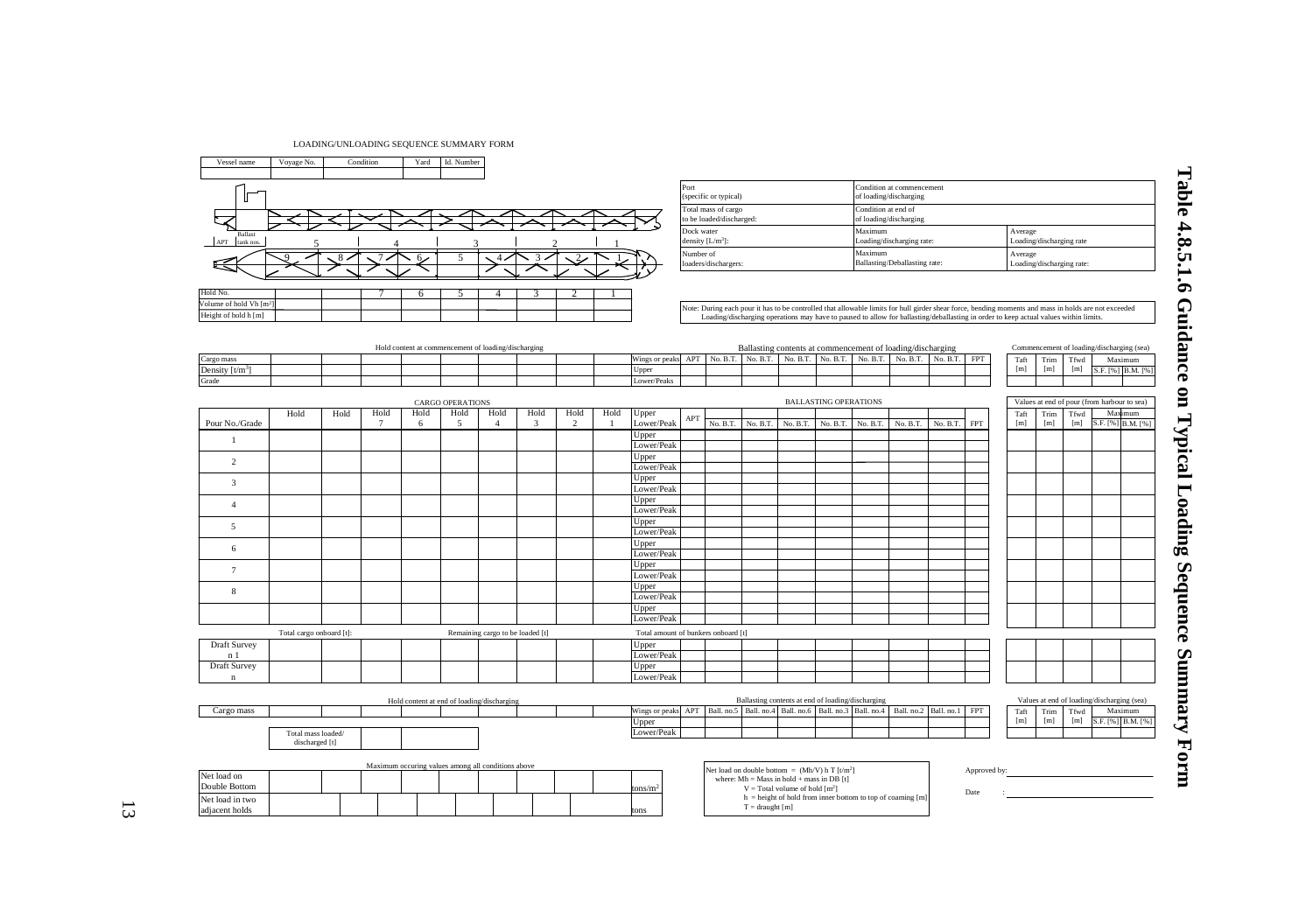### *15. Sub-chapter* **4.9** *has been amended to read:*

# **4.9 Hold mass curves**

# **4.9.0 Symbols**

- *h*  vertical distance from the top of inner bottom plating to upper deck plating at the ship's centreline, [m];
- $h_a$  vertical distance from the top of inner bottom plating to the lowest point of the upper deck plating at the ship's centerline of the aft cargo hold in a block loading, [m];
- $h_f$  vertical distance from the top of inner bottom plating to the lowest point of the upper deck plating at the ship's centerline of the fore cargo hold in a block loading, [m];
- $M<sub>H</sub>$  as defined in 4.7;
- $M_{Full}$  as defined in 4.7;
- $M_{HD}$  as defined in 4.7;
- $M_D$  the maximum cargo mass given for each cargo hold, [t];
- $M_{B L K}$  maximum cargo mass in a cargo hold according to the block loading condition in the loading manual, [t]

 $T_{HR}$  – as defined in 4.7;

*T<sup>i</sup>* – draught in loading condition No. *i*, at mid-hold position of cargo hold length  $l_H$ , [m];

 $V_H$  – as defined in 4.6;

- $V_f$  and  $V_a$  volume of the forward and after cargo hold excluding volume of the hatchway part,  $[m<sup>3</sup>]$ ;
- $T_{min}$  0.75 $T_s$  or draught in ballast conditions with the two adjacent cargo holds empty, whichever is greater, [m];
- $\sum$  sum of masses of two adjacent cargo holds.

# **4.9.1 General**

# **4.9.1.1 Application**

**4.9.1.1.1** The requirements of this Appendix apply to ships of 150 m in length *L* and above.

**4.9.1.1.2** This Appendix describes the procedure to be used for determination of:

- the maximum and minimum mass of cargo in each cargo hold as a function of the draught at mid-hold position of cargo hold,
- the maximum and minimum mass of cargo in any two adjacent holds as a function of the mean draught in way of these holds.

**4.9.1.1.3** Results of these calculations are to be included in the reviewed loading manual which has also to indicate the maximum permissible mass of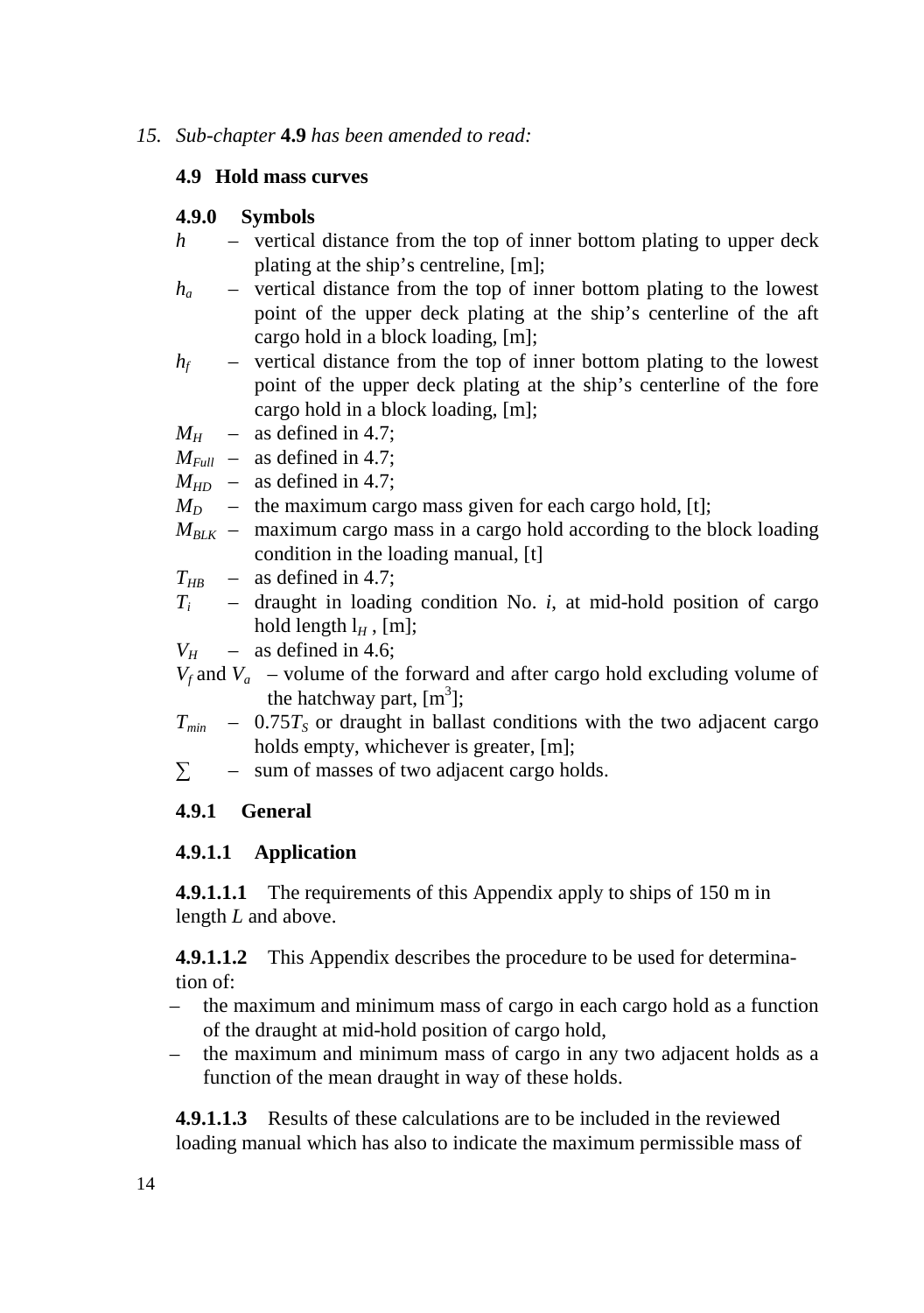cargo at scantling draught in each hold or in any two adjacent holds, as obtained from the design review.

**4.9.1.1.4** The following notice on referring to the maximum permissible and the minimum required mass of cargo is to be described in loading manual.

Where ship engages in a service to carry such hot coils or heavy cargoes that have some adverse effect on the local strength of the double bottom and that the loading is not described as cargo in loading manual, the maximum permissible and the minimum required mass of cargo are to be considered specially.

## **4.9.2 Maximum and minimum masses of cargo in each hold**

# **4.9.2.1 Maximum permissible mass and minimum required masses of single cargo hold in seagoing condition**

### **4.9.2.1.1 General**

The cargo mass curves of single cargo hold in seagoing condition are defined in 4.9.2.1.2 to 4.9.2.1.5. However if the ship structure is checked for more severe loading conditions than the ones considered in 4.7.3.7.1, the minimum required cargo mass and the maximum allowable cargo mass can be based on those corresponding loading conditions.

### **4.9.2.1.2 BC-A ships not having {No MP} assigned**

- **.1** for loaded holds:
	- i) the maximum permissible mass  $W_{max}(T_i)$  at various draughts  $T_i$  is obtained by the following formulae:

$$
W_{\text{max}}(T_i) = M_{HD} + 0.1M_H - 1.025V_H \frac{(T_s - T_i)}{h}, \text{ [t]} \quad (4.9.2.1.2.1-1)
$$

However, in no case  $W_{max}(T_i)$  shall be greater than  $M_{HD}$ .

ii) the minimum required cargo mass  $W_{min}(T_i)$  at various draughts  $T_i$ is obtained by the following formulae:

$$
W_{\min}(T_i) = 0, \text{ [t], for } T_i \le 0.83 \ T_s, \tag{4.9.2.1.2.1-2}
$$

$$
W_{\min}(T_i) = 1.025V_H \frac{(T_s - T_i)}{h}, \text{ [t], for } T_s \ge T_i \ge 0.83 T_s \quad (4.9.2.1.2.1-3)
$$

**.2** for empty holds which can be empty at the maximum draught: the maximum permissible mass  $W_{min}(T_i)$  at various draughts  $T_i$  is obtained by the following formulae:

$$
W_{\min}(T_i) = M_{Full}, \text{ [t] for } T_s \ge T_i \ge 0.67 \ T_s \tag{4.9.2.1.2.2-1}
$$

$$
W_{\text{max}}(T_i) = M_{\text{Full}} - 1.025V_H \frac{(0.67T_s - T_i)}{h}, \text{ [t]} \tag{4.9.2.1.2.2-2}
$$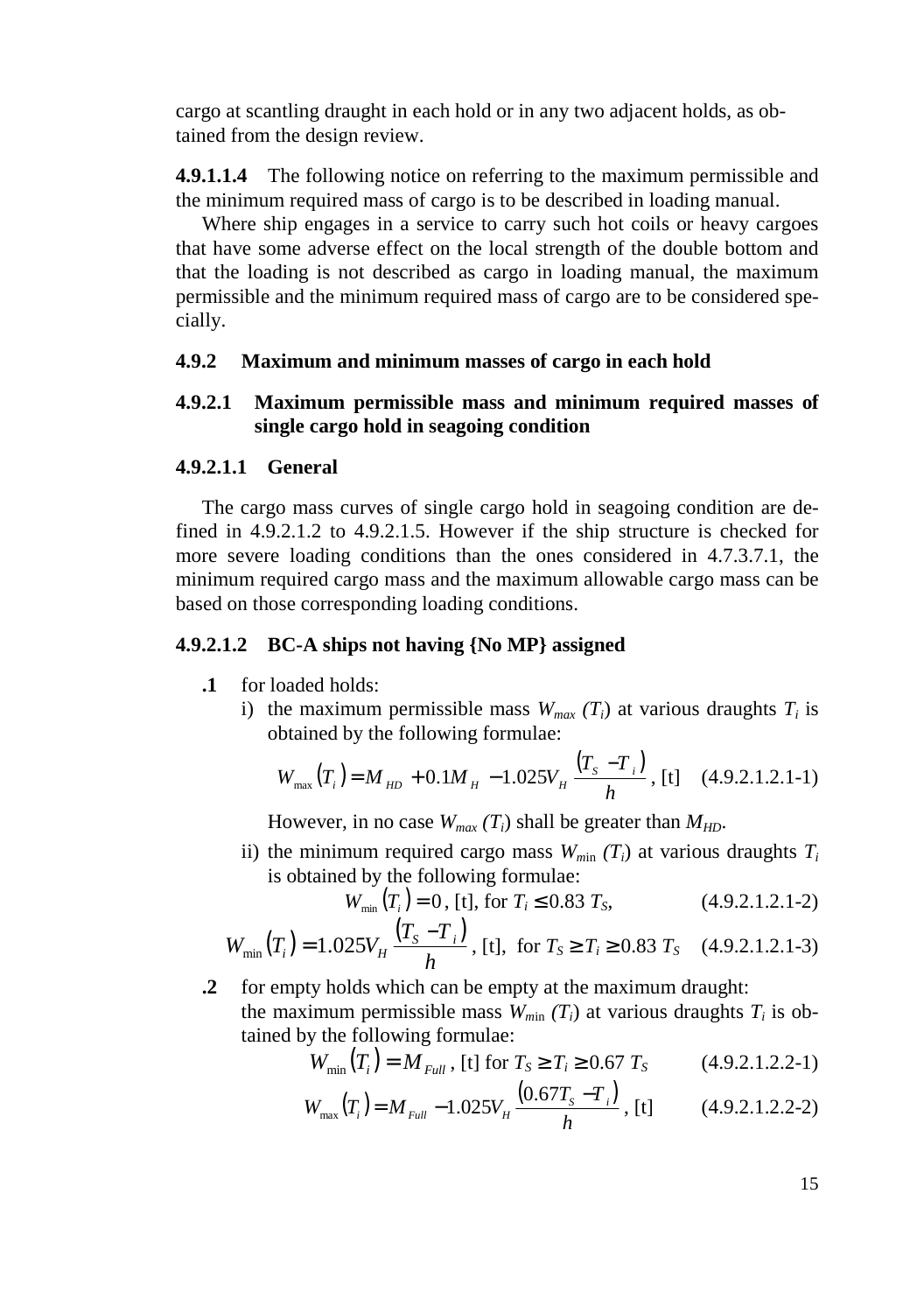for  $T_i < 0.67$   $T_s$ The minimum required mass  $W_{min}(T_i)$  is obtained by the following formula:

$$
W_{\min}(T_i) = 0, \text{ [t] for } T_i \le T_S \tag{4.9.2.1.2.2-3}
$$

Examples for mass curve of loaded cargo hold and cargo hold which can be empty at the maximum draught for **BC-A** ships are shown in Fig 4.9.2.1.2.2.



Figure 4.9.2.1.2.2 Example of mass curve for BC-A ships not having {No MP}assigned

# **4.9.2.1.3 BC-A ship having {No MP} assigned**

**.1** for loaded holds:

the maximum permissible mass  $W_{max}(T_i)$  at various draughts  $T_i$  is the same specified in 4.9.2.1.2.

The minimum required mass  $W_{min}(T_i)$  is obtained by the following formulae:

$$
W_{\min}(T_i) = 0, \text{ [t] for } T_i \le T_{HB} \tag{4.9.2.1.3.1-1}
$$

$$
W_{\min}(T_i) = 1.025 V_H \frac{(T_i - T_{HB})}{h}, \text{ [t] for } T_s \ge T_i \ge T_{HB} \qquad (4.9.2.1.3.1-2)
$$

or 
$$
W_{\min}(T_i) = 0.5M_H - 1.025V_H \frac{(T_s - T_i)}{h} \ge 0
$$
, [t] for  $T_s \ge T_i$   
(4.9.2.1.3.1-3)

**.2** for empty hold which can be empty at the maximum draught: the maximum permissible mass  $W_{max}(T_i)$  at various draughts  $T_i$  is obtained by the following formula:

$$
W_{\text{max}}(T_i) = M_{\text{Full}} - 1.025 V_H \frac{(T_s - T_i)}{h}, \text{ [t]} \qquad (4.9.2.1.3.2-1)
$$

The minimum required cargo mass  $W_{min}(T_i)$  at various draughts  $T_i$ is obtained by the following formula: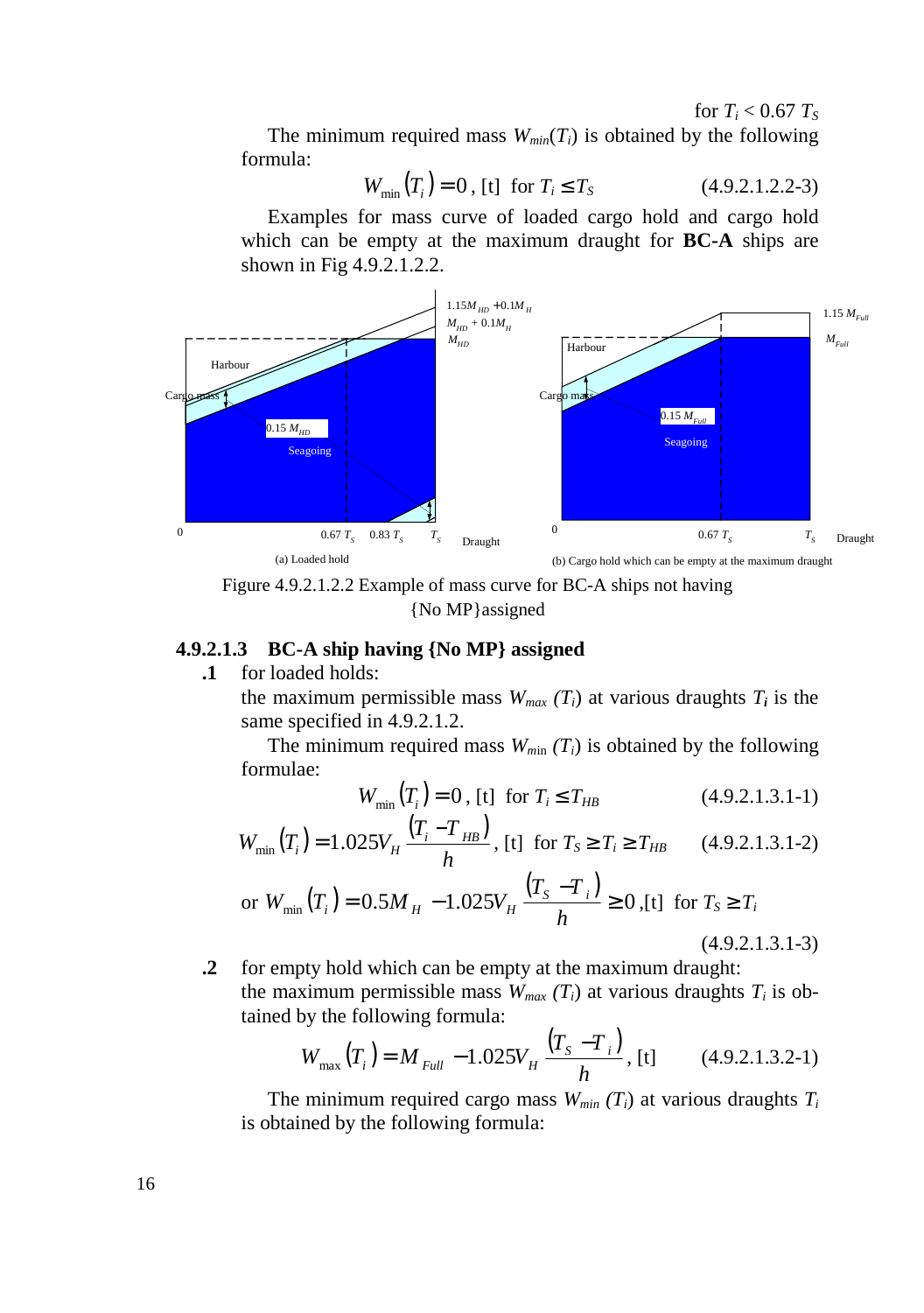$$
W_{\min}(T_i) = 0, \text{ [t] for } T_i \le T_S \tag{4.9.2.1.3.2-2}
$$

Examples for mass curve of loaded cargo hold for **BC-A** ships having {No MP} assigned are shown in Fig 4.9.2.1.3.2.



Figure 4.9.2.1.2.2 Example of mass curve for BC-A ships having {No MP}assigned

#### **4.9.2.1.4 BC-B and BC-C ships not having {No MP} assigned**

The maximum permissible mass  $W_{max}(T_i)$  at various draughts  $T_i$  is obtained by the following formulae:

$$
W_{\text{max}}(T_i) = M_{\text{Full}}
$$
, [t] for  $T_s \ge T_i \ge 0.67T_s$  (4.9.2.1.4-1)

$$
W_{\text{max}}(T_i) = M_{\text{Full}} - 1.025 V_H \frac{(0.67 T_s - T_i)}{h}, \text{[t] for } T_i < 0.6 \quad (4.9.2.1.4-2)
$$

The minimum required mass  $W_{min}(T_i)$  is obtained by the following formulae:

$$
W_{\min}\left(T_i\right) = 0, \text{ [t] for } T_i \le 0.83T_S \tag{4.9.2.1.4-3}
$$

$$
W_{\min}\left(T_i\right) = 1.025V_H \frac{\left(T_i - 0.83T_s\right)}{h}, \text{ [t], for } T_s \ge T_i > 0.83T_s \quad (4.9.2.1.4-4)
$$

Example for mass curve of cargo hold for **BC-B** or **BC-C** ships is shown in Fig 4.9.2.1.4.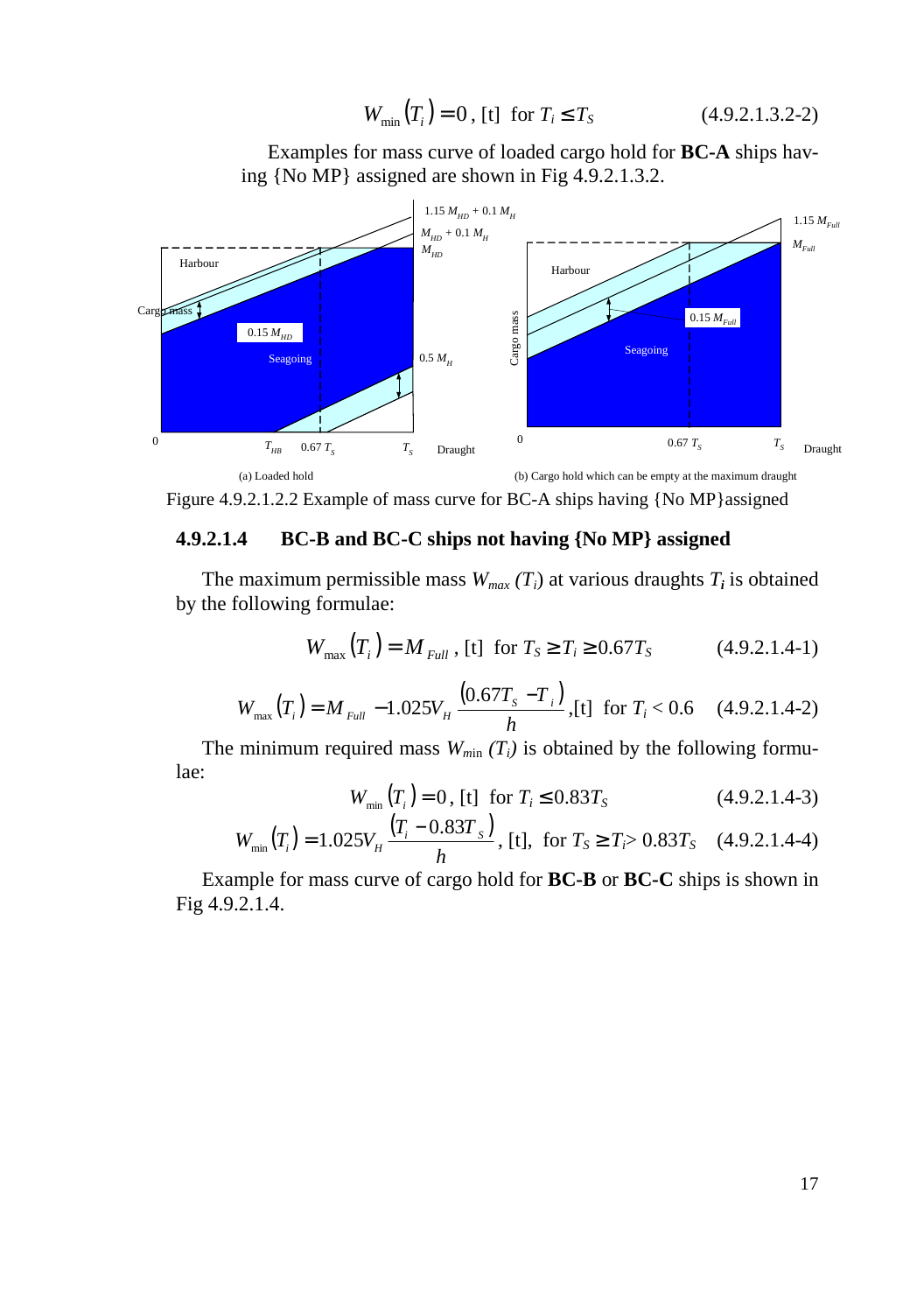

Figure 4.9.2.1.4 Example of mass curve for BC-B or BC-C ships

#### **4.9.2.1.5** BC-B and BC-C ships having {No MP} assigned

The maximum permissible mass  $W_{max}(T_i)$  at various draughts  $T_i$  is obtained by the following formula:

$$
W_{\text{max}}(T_i) = M_{\text{Full}} - 1.025V_H \frac{(T_s - T_i)}{h}, \text{ [t]} \tag{4.9.2.1.5-1}
$$

The minimum required cargo mass  $W_{min}(T_i)$  at various draughts  $T_i$  is obtained by the following formulae:

$$
W_{\min}(T_i) = 0, \text{ [t] for } T_i \le T_{HB} \tag{4.9.2.1.5-2}
$$

$$
W_{\min}\left(T_i\right) = 1.025 V_H \frac{\left(T_i - T_{HB}\right)}{h}, \text{ [t], for } T_s \ge T_i > T_{HB} \quad (4.9.2.1.5-3)
$$

or 
$$
W_{\min}(T_i) = 0.5M_H - 1.025V_H \frac{(T_s - T_i)}{h} \ge 0
$$
, [t] for  $T_s \ge T_i$  (4.9.2.1.5-4)

$$
W_{\min}\left(T_{i}\right)\geq0
$$

Example for mass curve of cargo hold for **BC-B** or **BC-C** ships with **{No MP}** is shown in Fig 4.9.2.1.5.



Figure 4.9.2.1.5 Example of mass curve for BC-B or BC-C ships having {No MP} assigned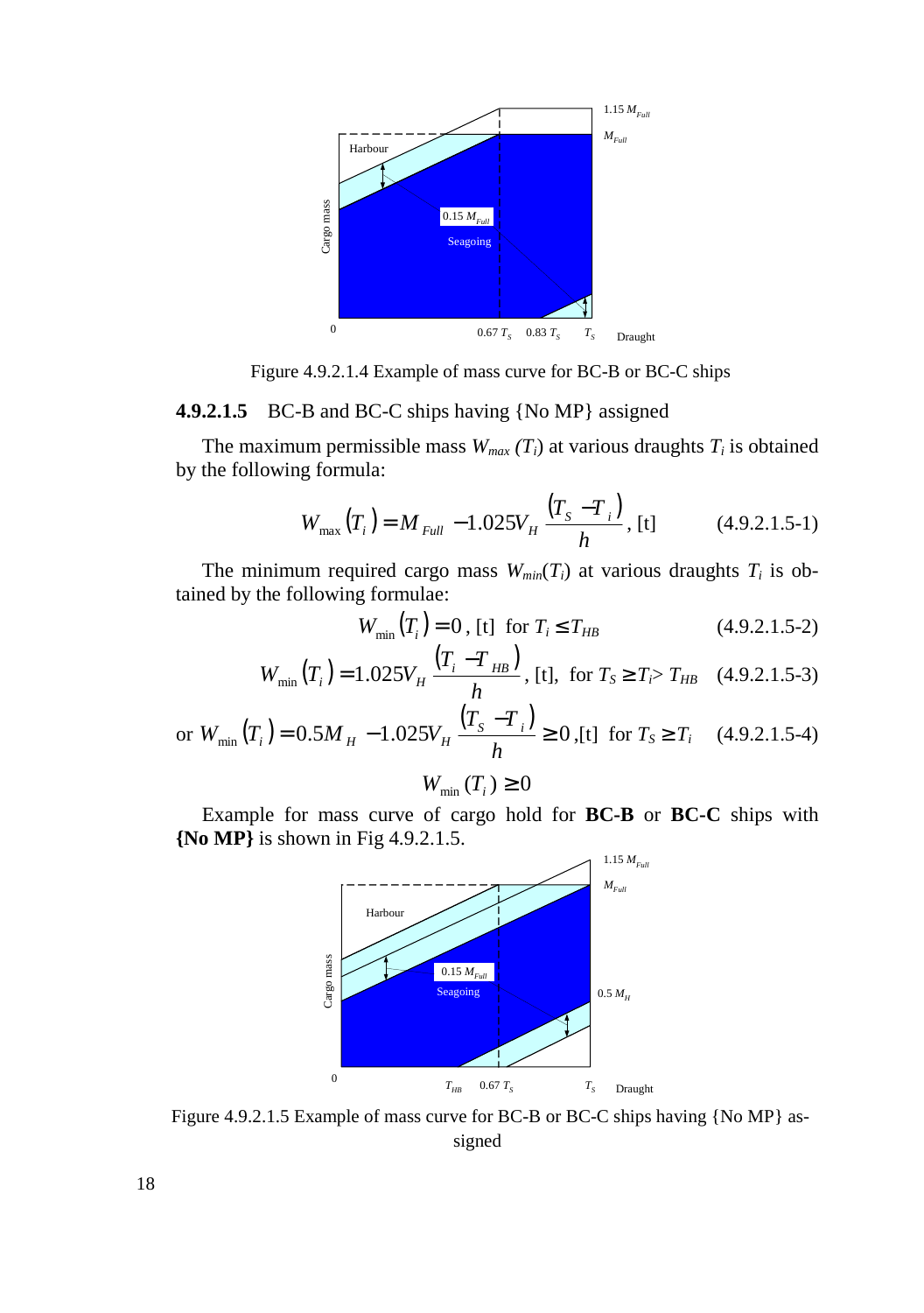### **4.9.2.2 Maximum permissible mass and minimum required masses of single cargo hold in harbour condition**

#### **4.9.2.2.1** General

The cargo mass curves of single cargo hold in harbour condition are defined in 4.9.2.2.2. However if the ship structure is checked for more severe loading conditions than ones considered in 4.7.3.7.1, the minimum required cargo mass and the maximum allowable cargo mass can be based on those corresponding loading conditions.

#### **4.9.2.2.2 All ships**

The maximum permissible cargo mass and the minimum required cargo mass corresponding to draught for loading/unloading conditions in harbour may be increased or decreased by 15% of the maximum permissible mass at the maximum draught for the cargo hold in seagoing condition. However, maximum permissible mass is in no case to be greater than the maximum permissible cargo mass at designed maximum load draught for each cargo hold.

#### **4.9.2.2.3 BC-A ship not having {No MP} assigned**

The maximum permissible mass  $W_{max}(T_i)$  in various draughts  $T_i$  in harbour condition shall also be checked by the following formulae in addition to the requirements in 4.9.2.1.2:

For loaded hold: 
$$
W_{max}(T_i) = M_{HD} \text{ for } T_i \ge 0.67T_S
$$
 (4.9.2.2.3-1)  
 $W_{max}(T_i) = M_{HD} + 0.1M_{H} - 1.025V_{H} \frac{(0.67T_{S} - T_i)}{h} \text{ for } T_i < 0.67T_{S} \text{ (4.9.2.2.3-2)}$ 

#### **4.9.2.2.4 BC-A ships having {No MP} assigned**

The maximum permissible mass  $W_{max}(T_i)$  in various draughts  $T_i$  in harbour condition shall also be checked by the following formulae in addition to the requirements in 4.9.2.1.3:

For empty hold which can be empty at the maximum draught:

$$
W_{max}(T_i) = M_{Full} \text{ for } T_S \ge T_i \ge 0.67T_S \tag{4.9.2.2.4-1}
$$

$$
W_{\text{max}}(T_i) = M_{\text{Full}} - 1.025V_H \frac{(0.67T_s - T_i)}{h} \text{ for } T_i < 0.67T_s \quad (4.9.2.2.4-2)
$$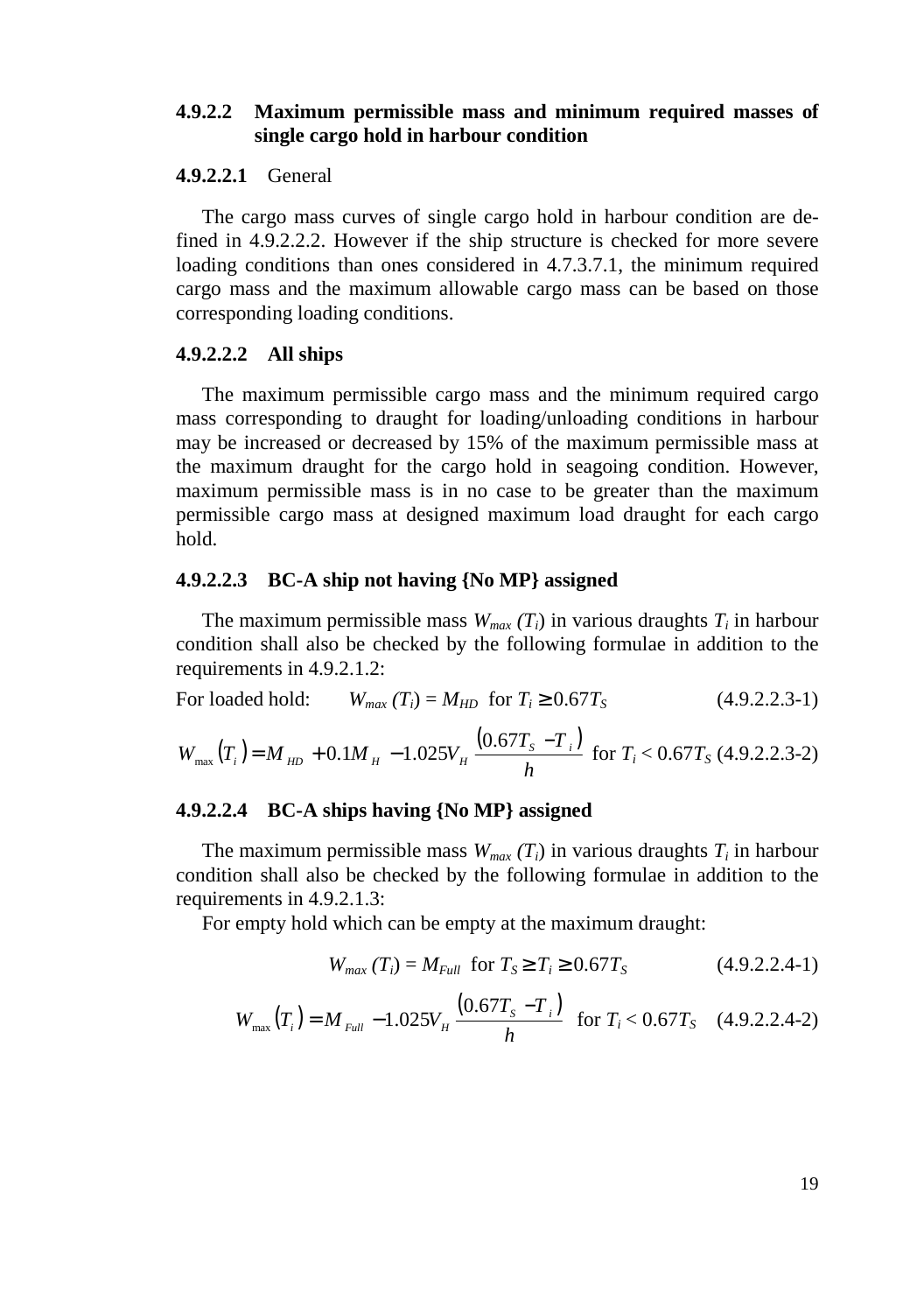#### **4.9.2.2.5 BC-B and BC-C ships having {No MP} assigned**

The maximum permissible mass  $W_{max}(T_i)$  in various draughts  $T_i$  in harbour condition shall also be checked by the following formulae in addition to the requirements in 4.9.2.2.2:

$$
W_{max}(T_i) = M_{Full} \text{for } T_S \ge T_i \ge 0.67T_S \tag{4.9.2.2.5-1}
$$

$$
W_{\text{max}}(T_i) = M_{\text{Full}} - 1.025V_H \frac{(0.67T_s - T_i)}{h} \text{ for } T_i < 0.67T_s \quad (4.9.2.2.5-2)
$$

#### **4.9.3 Maximum and minimum masses of cargo of two adjacent holds**

#### **4.9.3.1 Maximum permissible mass and minimum required masses of two adjacent holds in seagoing condition**

#### **4.9.3.1.1 General**

The cargo mass curves of two adjacent cargo holds in seagoing condition are defined in 4.9.3.1.2 and 4.9.3.1.3.

However if the ship structure is checked for more severe loading conditions than ones considered in 4.7.3.7.1, the minimum required cargo mass and the maximum allowable cargo mass can be based on those corresponding loading conditions.

### **4.9.3.1.2 BC-A ships with "Block loading" and not having {No MP} assigned**

The maximum permissible mass  $W_{max}(T_i)$  at various draughts is obtained as the greater result of the following formulae:

$$
W_{\text{max}}(T_i) = \sum (M_{BLK} + 0.1M_H) - 1.025 \left(\frac{V_f}{h_f} + \frac{V_a}{h_a}\right) (T_S - T_i) \quad (4.9.3.1.2-1a)
$$

$$
W_{\text{max}}(T_i) = \sum M_{\text{Full}} - 1.025 \left( \frac{V_f}{h_f} + \frac{V_a}{h_a} \right) (0.67 T_s - T_i) \qquad (4.9.3.1.2-1b)
$$

However,  $W_{max}(T_i)$  shall be greater than  $\sum M_{BLK}$  in no case.

The minimum required cargo mass  $W_{min}(T_i)$  at various draughts  $T_i$  is obtained by the following formulae:

$$
W_{\min}(T_i) = 0, \text{ [t] for } T_i \le 0.75T_S \tag{4.9.3.1.2-2}
$$

$$
W_{\min}\left(T_i\right) = 1.025 \left(\frac{V_f}{h_f} + \frac{V_a}{h_a}\right) \left(Ti - 0.75T_s\right), \text{ [t] for } T_s \ge T_i \ge 0.75T_s \quad (4.9.3.1.2-3)
$$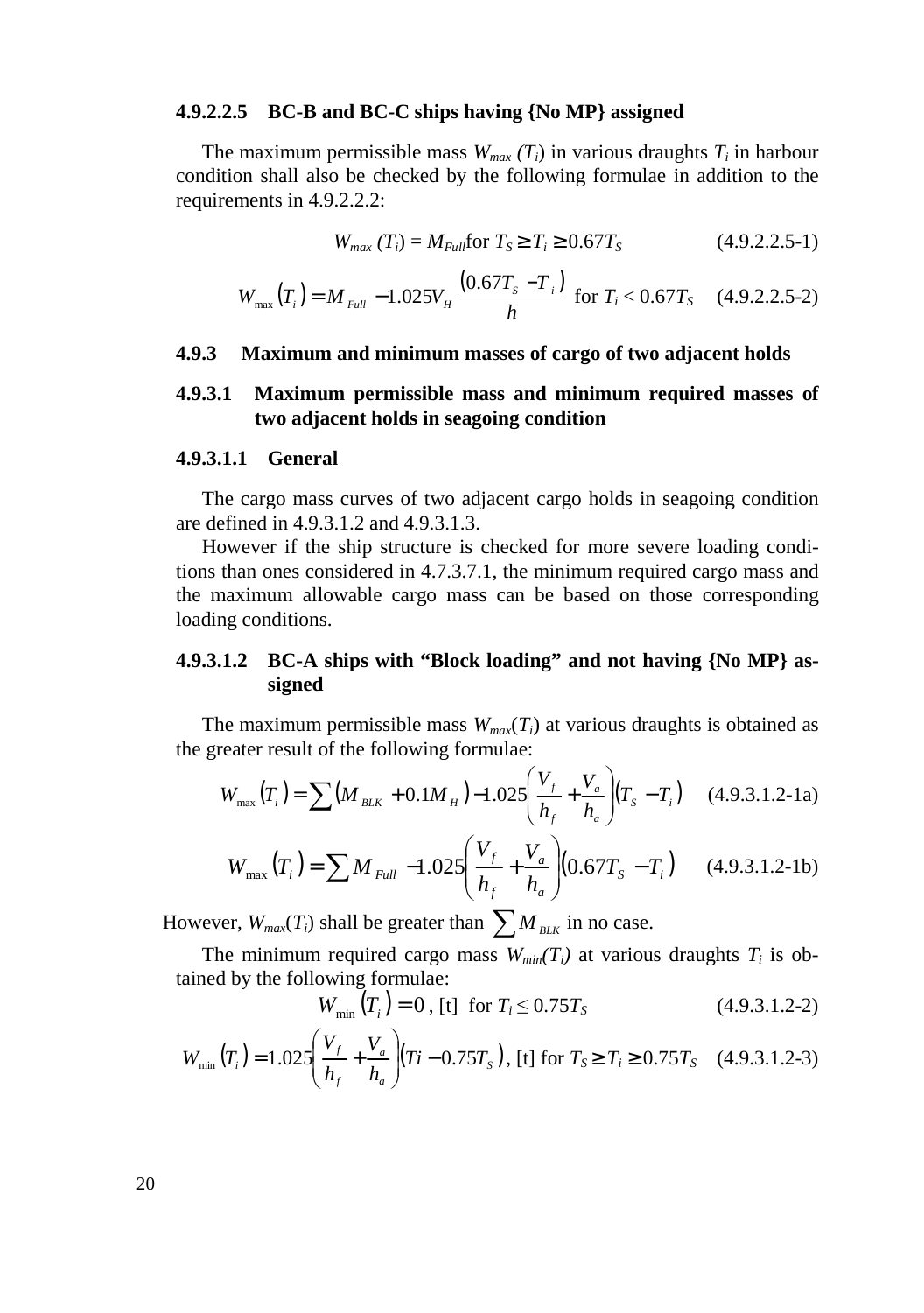### **4.9.3.1.3 BC-A ships with "Block loading" and having {No MP} assigned**

The maximum permissible mass  $W_{\text{max}}(T_i)$  and the minimum required mass  $W_{\text{min}}(T_i)$  at various draughts  $T_i$  are obtained by the following formula:

$$
W_{\text{max}}(T_i) = \sum (M_{BLK} + 0.1M_H) - 1.025 \left(\frac{V_f}{h_f} + \frac{V_a}{h_a}\right) (T_S - T_i)
$$
 (4.9.3.1.3-1)

However,  $W_{max}(T_i)$  shall be greater than  $\sum M_{BLK}$  in no case.

The minimum required cargo mass  $W_{min}(T_i)$  at various draughts  $T_i$  is obtained by the following formulae:

$$
W_{\min}(T_i) = 0 \quad \text{for } T_i \le T_{HB} \tag{4.9.3.1.3-2}
$$

$$
W_{\min}(T_i) = 1.025 \left(\frac{V_f}{h_f} + \frac{V_a}{h_a}\right) (T_i - T_{HB}) \text{ for } T_s \ge T_i \ge 0.75 T_s \quad (4.9.3.1.3-3)
$$

Examples for mass curve of cargo hold for **BC-A** ships with block loading ships are shown in Fig 4.9.3.1.3.



Figure 4.9.3.1.3 Example of mass curve for BC-A ships with "Block loading"

### **4.9.3.1.4 BC-A ships without "Block loading" and BC-B, BC-C ships, not having {No MP} assigned**

The maximum permissible mass  $W_{max}(T_i)$  at various draughts  $T_i$  is obtained by the following formulae:

$$
W_{\text{max}}(T_i) = \sum_{\ell} M_{\text{Full}} \text{ , [t] for } T_s \ge T_i \ge 0.67T_s \qquad (4.9.3.1.4-1)
$$

$$
W_{\text{max}}(T_i) = \sum M_{\text{Full}} - 1.025 \left( \frac{V_f}{h_f} + \frac{V_a}{h_a} \right) (0.67 T_s - T_i), \text{ [t] for } T_i < 0.67 T_s \text{ (4.9.3.1.4-2)}
$$

The minimum required cargo mass  $W_{min}(T_i)$  at various draughts  $T_i$  is obtained by the following formulae: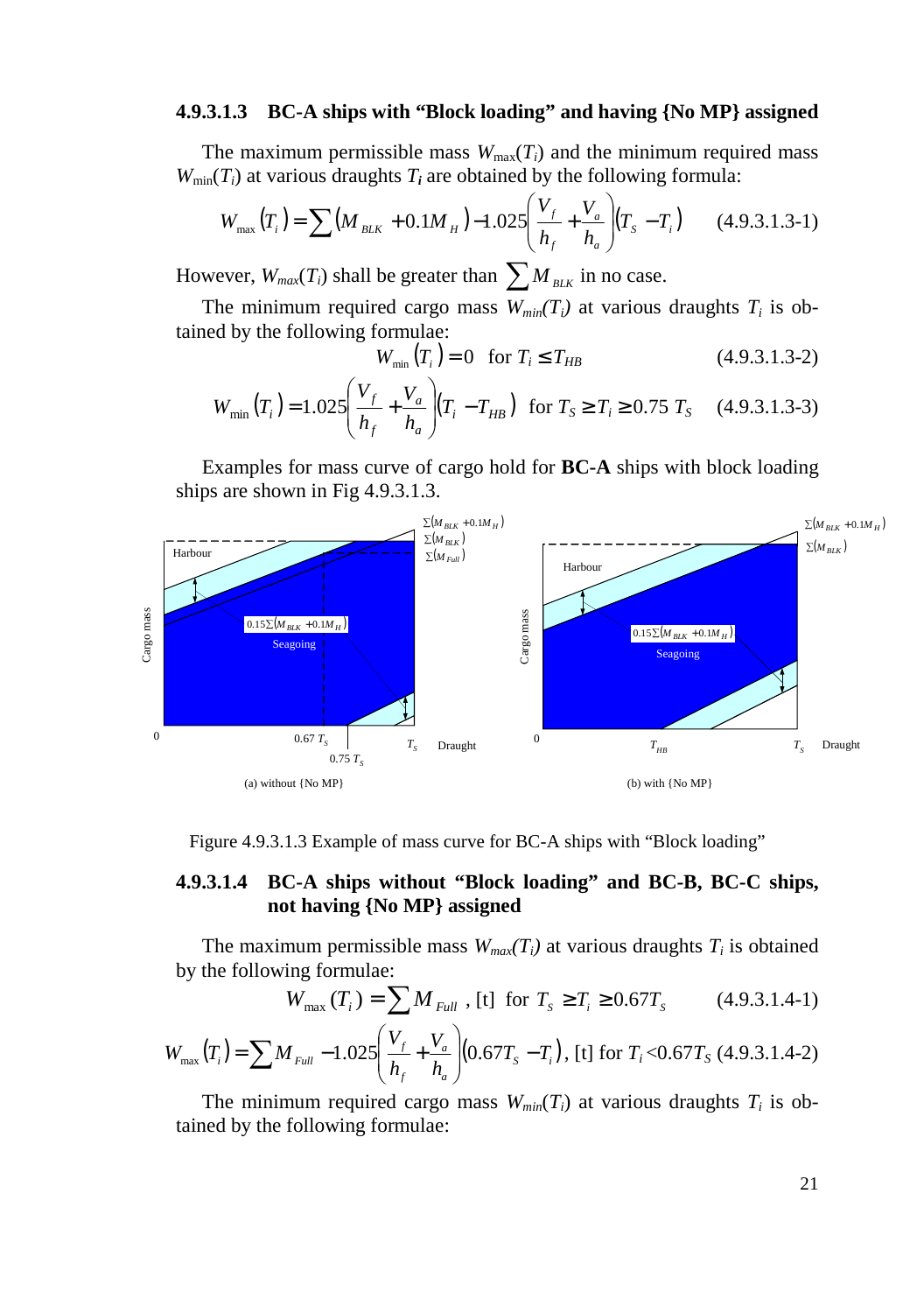$$
W_{\min}(T_i) = 0, \text{ [t] for } T_i \le 0.75T_S \tag{4.9.3.1.4-3}
$$

$$
W_{\min}\left(T_i\right) = 1.025 \left(\frac{V_f}{h_f} + \frac{V_a}{h_a}\right) \left(Ti - 0.75T_s\right), \text{ [t] for } T_s \ge T_i \ge 0.75T_s \quad (4.9.3.1.4-4)
$$

### **4.9.3.1.5 BC-A ships without "Block loading" and BC-B, BC-C ships, having {No MP} assigned**

The maximum permissible mass  $W_{max}(T_i)$  at various draughts  $T_i$  is obtained by the following formulae:

$$
W_{\text{max}}(T_i) = \sum M_{\text{Full}} - 1.025 \left( \frac{V_f}{h_f} + \frac{V_a}{h_a} \right) (T_s - T_i), \text{ [t] for } T_i < T_s \qquad (4.9.3.1.5-1)
$$

The minimum required cargo mass  $W_{min}(T_i)$  at various draughts  $T_i$  is obtained by the following formulae:

$$
W_{\min}(T_i) = 0 \quad \text{for } T_i \le T_{HB} \tag{4.9.3.1.3-2}
$$

$$
W_{\min}(T_i) = 1.025 \left( \frac{V_f}{h_f} + \frac{V_a}{h_a} \right) (T_i - T_{HB}) \text{ for } T_s \ge T_i > 0.75 \ T_{HB} \qquad (4.9.3.1.3-3)
$$

Examples for mass curve of cargo hold for **BC-A** ships without block loading and **BC-B** or **BC-C** are shown in Fig 4.9.3.1.5.





### **4.9.3.2 Maximum permissible mass and minimum required masses of two adjacent cargo holds in harbour condition**

#### **4.9.3.2.1 General**

The cargo mass curves of two adjacent cargo holds in harbour condition are defined in 4.9.3.2.2. However if the ship structure is checked for more severe loading conditions than ones considered in 4.7.3.7.1, the minimum required cargo mass can be based on those corresponding loading conditions.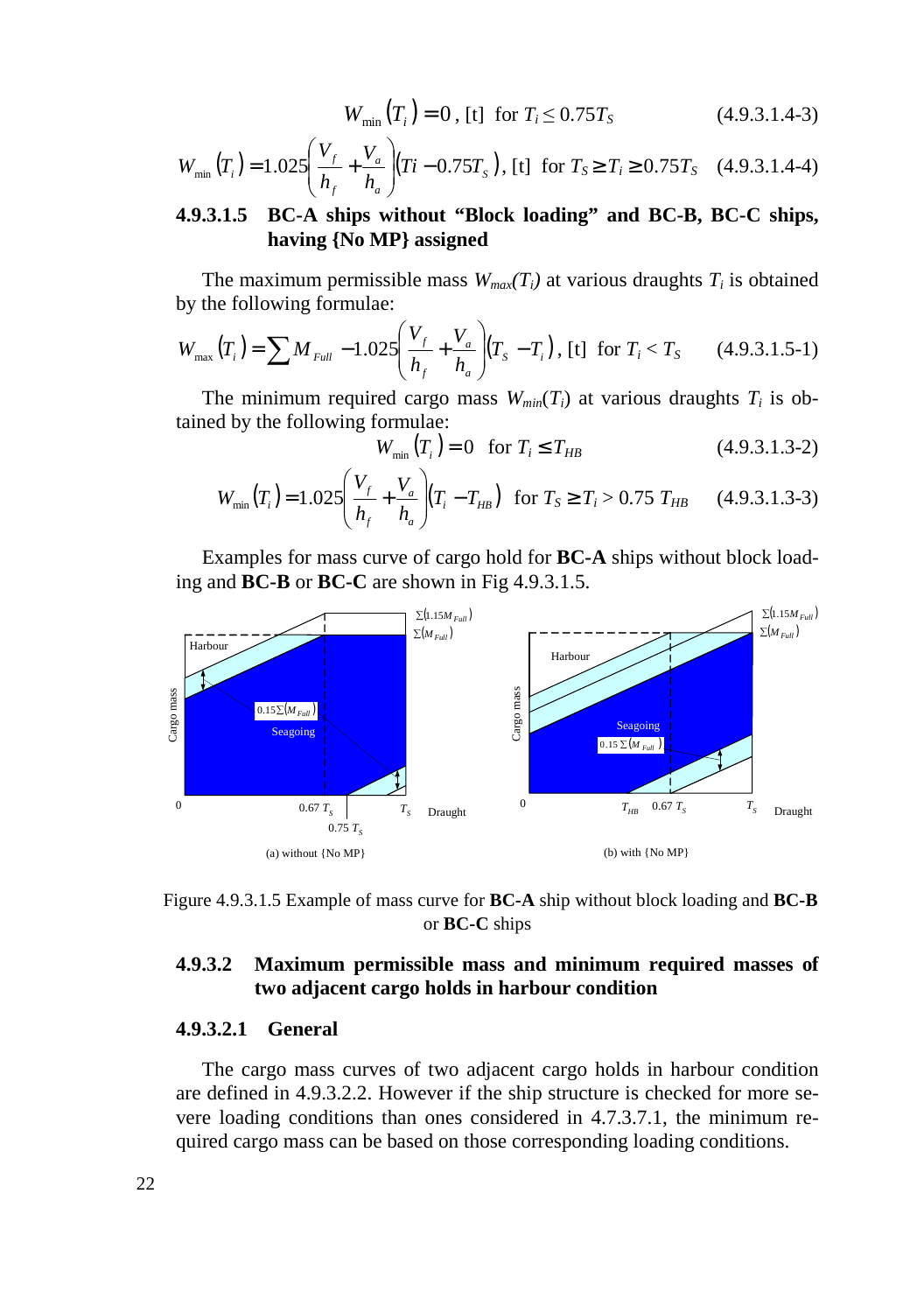#### **4.9.3.2.2 All ships**

The maximum permissible cargo mass and minimum required cargo mass corresponding to draught for loading/unloading conditions in harbour may be increased or decreased by 15% of the maximum permissible mass at the maximum draught for the cargo hold in seagoing condition. However, maximum permissible mass is in no case to be greater than the maximum permissible cargo mass at designed maximum load draught for each cargo hold.

## **4.9.3.2.3 BC-A ships with "Block loading" and having {No MP} assigned**

The maximum permissible mass  $W_{max}(T_i)$  in various draughts  $T_i$  in harbour condition shall also be checked by the following formulae in addition to the requirements in 4.9.3.1.3:

$$
W_{\text{max}}(T_i) = \sum M_{\text{Full}} -1.025 \left( \frac{V_f}{h_f} + \frac{V_a}{h_a} \right) (0.67 T_s - T_i), \text{ [t]} \quad (4.9.3.2.3-1)
$$

$$
W_{\text{max}}(T_i) \le \sum M_{BLK} \tag{4.9.3.2.3-2}
$$

### **4.9.3.2.4 BC-A ships without "Block loading" and BC-B ships having {No MP} assigned**

The maximum permissible mass  $W_{max}$  ( $T_i$ )ay various draughts  $T_i$  in harbour condition shall also be checked by the following formulae in addition to the requirements in 4.9.3.1.5:

$$
W_{\text{max}}(T_i) = \sum M_{\text{Full}} \quad \text{for } T_s \ge T_i \ge 0.67T_S(4.9.3.2.4-1)
$$
\n
$$
W_{\text{max}}(T_i) = \sum M_{\text{Full}} - 1.025 \left( \frac{V_f}{h_f} + \frac{V_a}{h_a} \right) (0.67T_s - T_i) \quad \text{for } T_i < 0.75T_S \quad (4.9.3.2.4-2)
$$

#### *16. Paragraph* **6.1.2.7.2** *has been amended to read*:

#### **6.1.2.7.2 Accelerations**

In order to calculate the accelerations the following coordinates are to be used for the centre of gravity:

$$
x_{G-x} = 0.75\ell_H \tag{6.1.2.7.2-1}
$$

forward of aft bulkhead, where the hold of which the mid position is located forward from 0,45L from A.E;

$$
x_{G-sc} = 0.75\ell_H \tag{6.1.2.7.2-2}
$$

afterward of fore bulkhead, where the hold of which the mid position is located afterward from 0,45L from A.E;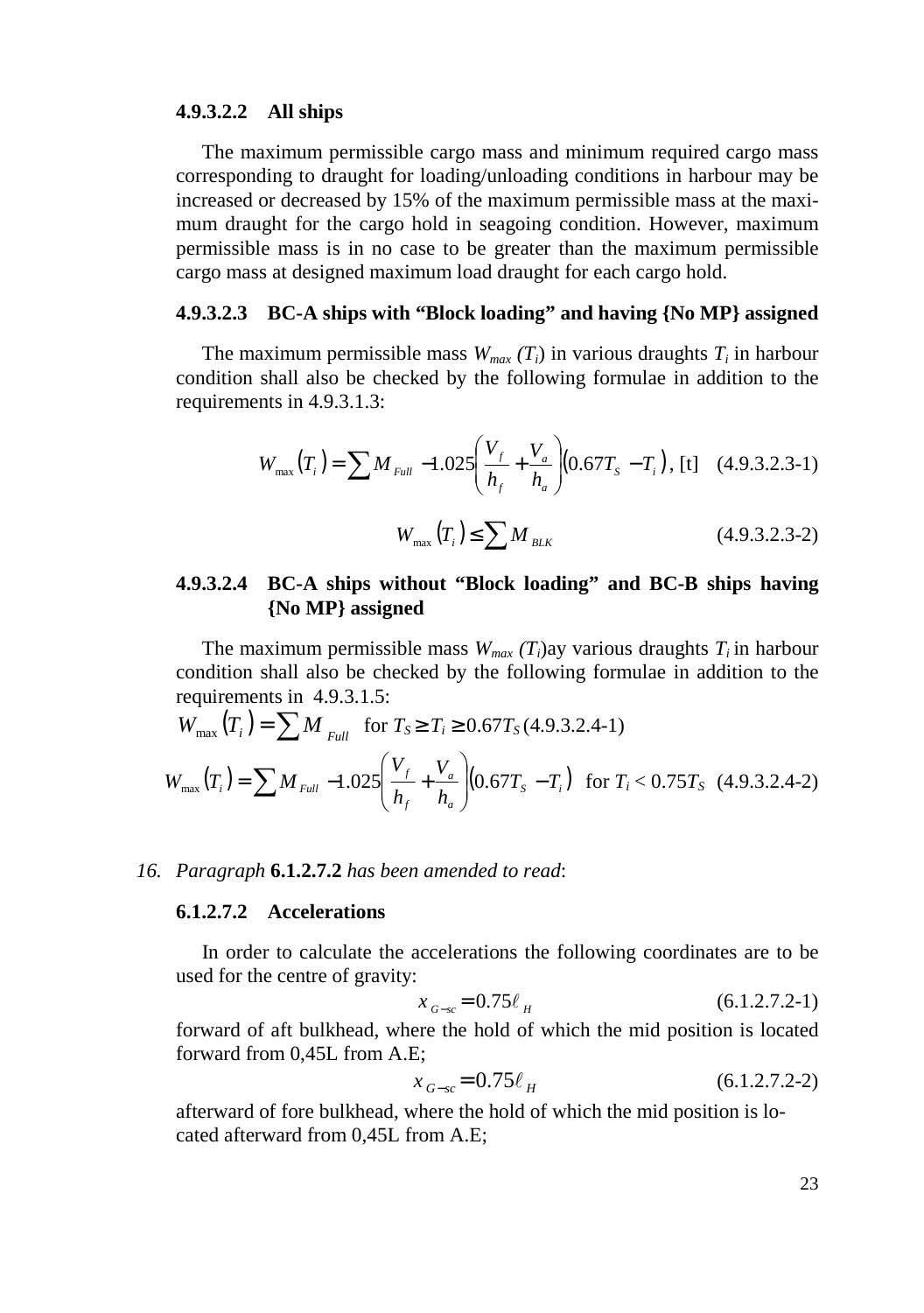$$
y_{G-sc} = \varepsilon \frac{B_h}{4}
$$
 (6.1.2.7.2-3)

$$
z_{G-sc} = h_{DB} + \left\{1 + (n_1 - 1)\frac{\sqrt{3}}{2}\right\} \frac{d_{sc}}{2}
$$
 (6.1.2.7.2-4)

where:

- $\epsilon$  = 1.0 when a port side structural member is considered, or -1.0 when a starboard side structural member is considered;
- $B_h$  breadth at the mid of the hold, of the cargo hold at the level of connection of bilge hopper plate with side shell or inner hull, [m];
- $d_{sc}$  diameter of steel coils, [m];
- $h_{DB}$  height of inner bottom, [m];

 $\ell_H$  – cargo hold length, [m];

Vertical acceleration  $a_Z$ ,  $[m/s^2]$ , is to be calculated by the formulae defined in 4.2.3.2 and tangential acceleration  $a<sub>R</sub>$  due to roll is to be calculated by the following formula:

$$
a_R = \theta \frac{\pi}{180} \left(\frac{2\pi}{T_R}\right)^2 \sqrt{y_{G_{-sc}}^2 + R^2}, \,\mathrm{[m/s^2]}
$$
 (6.1.2.7.2-5)

 $\theta$ ,  $T_R$  and  $R$  – as defined in 4.2.2.1 and 4.2.3.2.

*17. Formula* **6.1.2.7.3-5** *has been amended to read:* 

$$
K_2 = -\frac{s}{\ell} + \sqrt{\left(\frac{s}{\ell}\right)^2 + 1.37 \left(\frac{\ell}{s}\right)^2 \left(1 - \frac{\ell}{\ell}\right)^2 + 2.33}
$$
 (6.1.2.7.3-5)

*18. The beginning of paragraph* **6.1.3.1.5** *has been amended to read:* 

#### **6.1.3.1.5 Normal stresses**

The normal stress to be considered for the strength check of plating contributing to the hull girder longitudinal strength is the maximum value of  $\sigma_X$ between sagging and hogging conditions, when applicable, obtained from the following formula:

$$
\sigma_x = C_t \left[ C_{sw} \left| \frac{M_{sw}}{I_Y} \right| (z - N) + C_{wv} \left| \frac{M_{wv}}{I_Y} \right| (z - N) - C_{wH} \left| \frac{M_{wH}}{I_Z} \right| y \right] \cdot 10^{-3}, \text{ [N/mm}^2 \text{]} \quad (6.1.3.1.5-1)
$$

#### *19. Paragraph* **6.3.3.1.2** *has been amended to read:*

### **6.3.3.1.2 Verification of elementary plate panel in a transverse section analysis**

Each elementary plate panel is to comply with the following criteria, taking into account the loads defined in 6.3.2.1: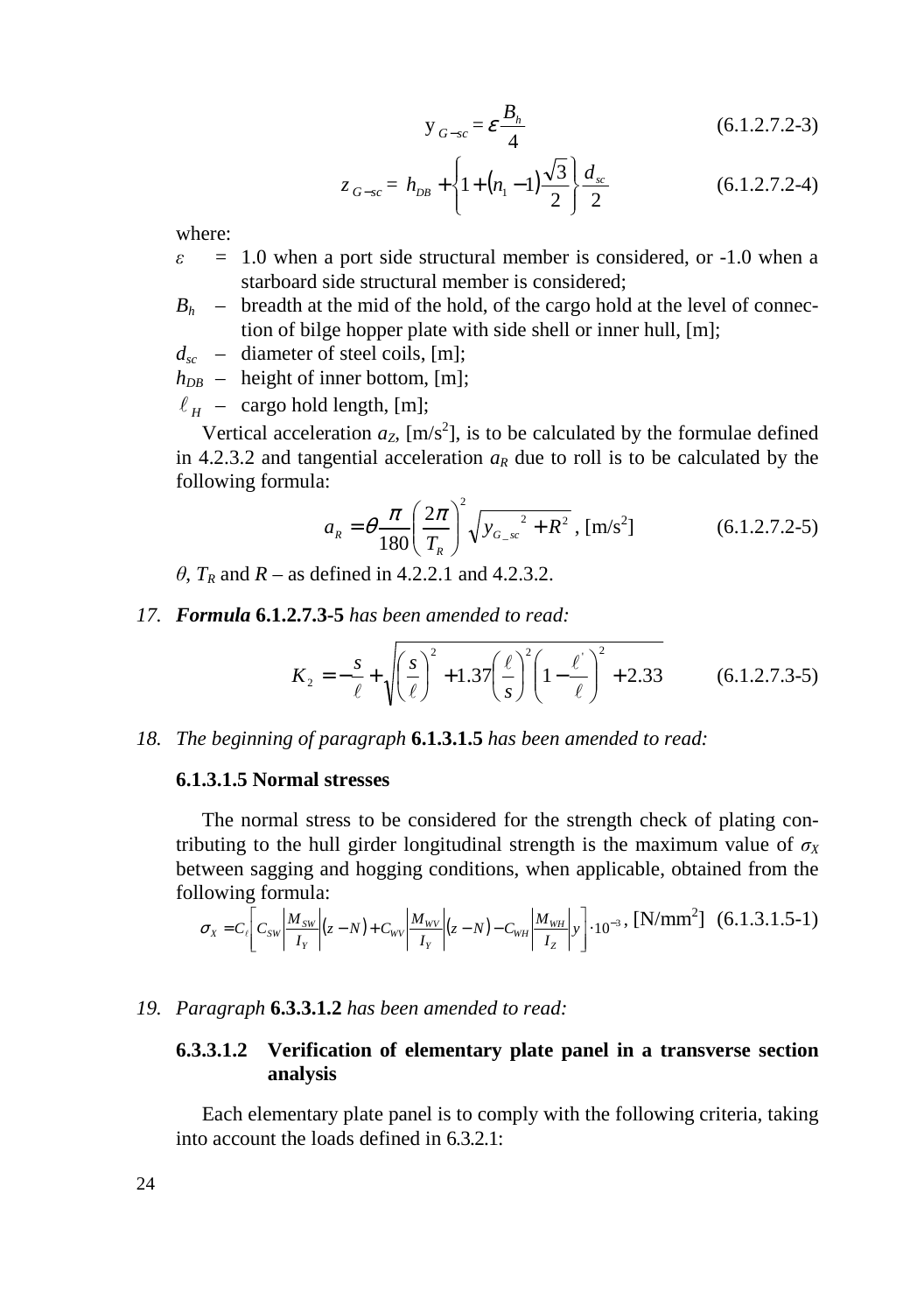i) longitudinally framed plating

$$
\left(\frac{|\sigma_x|S}{\kappa_x R_{\rm eff}}\right)^{e_1} + \left(\frac{|\tau|S\sqrt{3}}{\kappa_\tau R_{\rm eff}}\right)^{e_3} \le 1.0\tag{6.3.3.1.2-1}
$$

for stress combination 1 with  $\sigma_{\rm x} = \sigma_{\rm n}$  and  $\tau = 0.7 \tau_{\rm SF}$ 

$$
\left(\frac{|\sigma_x|S}{\kappa_x R_{eH}}\right)^{e1} + \left(\frac{|\tau|S\sqrt{3}}{\kappa_\tau R_{eH}}\right)^{e3} \le 1.0\tag{6.3.3.1.2-2}
$$

for stress combination 2 with  $\sigma_x = 0.7 \sigma_n$  and  $\tau = \tau_{SF}$ 

ii) transversely framed plating

$$
\left(\frac{|\sigma_y|S}{\kappa_y R_{\rm eH}}\right)^{e^2} + \left(\frac{|\tau|S\sqrt{3}}{\kappa_\tau R_{\rm eH}}\right)^{e^3} \le 1.0\tag{6.3.3.1.2-3}
$$

for stress combination 1 with  $\sigma_y = \sigma_n$  and  $\tau = 0.7 \tau_{SF}$ 

$$
\left(\frac{|\sigma_{y}|S}{\kappa_{y}R_{\text{eH}}}\right)^{e^{2}} + \left(\frac{|\tau|S\sqrt{3}}{\kappa_{\tau}R_{\text{eH}}}\right)^{e^{3}} \le 1.0
$$
\n(6.3.3.1.2-4)

for stress combination 2 with  $\sigma_y = 0.7 \sigma_n$  and  $\tau = \tau_{SF}$ 

Each term of the above conditions must be less than 1.0.

The reduction factors  $\kappa_x$  and  $\kappa_y$  are given in Table 6.3.2.2.1-1 and/or Table 6.3.2.2.1-2.

The coefficients *e*1, *e*2 and *e*3 are defined in Table 6.3.3.2.4.

For the determination of  $e^3$ ,  $\kappa$ <sub>y</sub> is to be taken equal to 1 in case of longitudinally framed plating and  $K_x$  is to be taken equal to 1 in case of transversely framed plating.

#### *20. Paragraph* **9.4.3.2.1** *has been amended to read:*

#### **9.4.3.2.1 Lateral pressure for decks**

The lateral pressure for decks of superstructures and deckhouses,  $[kN/m^2]$ , is to be taken equal to:

- i) the external pressure  $p<sub>D</sub>$  defined in 4.5.2.1 for exposed decks,
- ii)  $5 \text{ kN/m}^2$  for unexposed decks.

#### *21. Paragraph* **9.5.1.1.1** *has been amended to read:*

**9.5.1.1.1** The requirements in 9.5.1 to 9.5.8 apply to steel hatch covers in positions 1 and 2 on weather decks, defined in 1.4.3.6.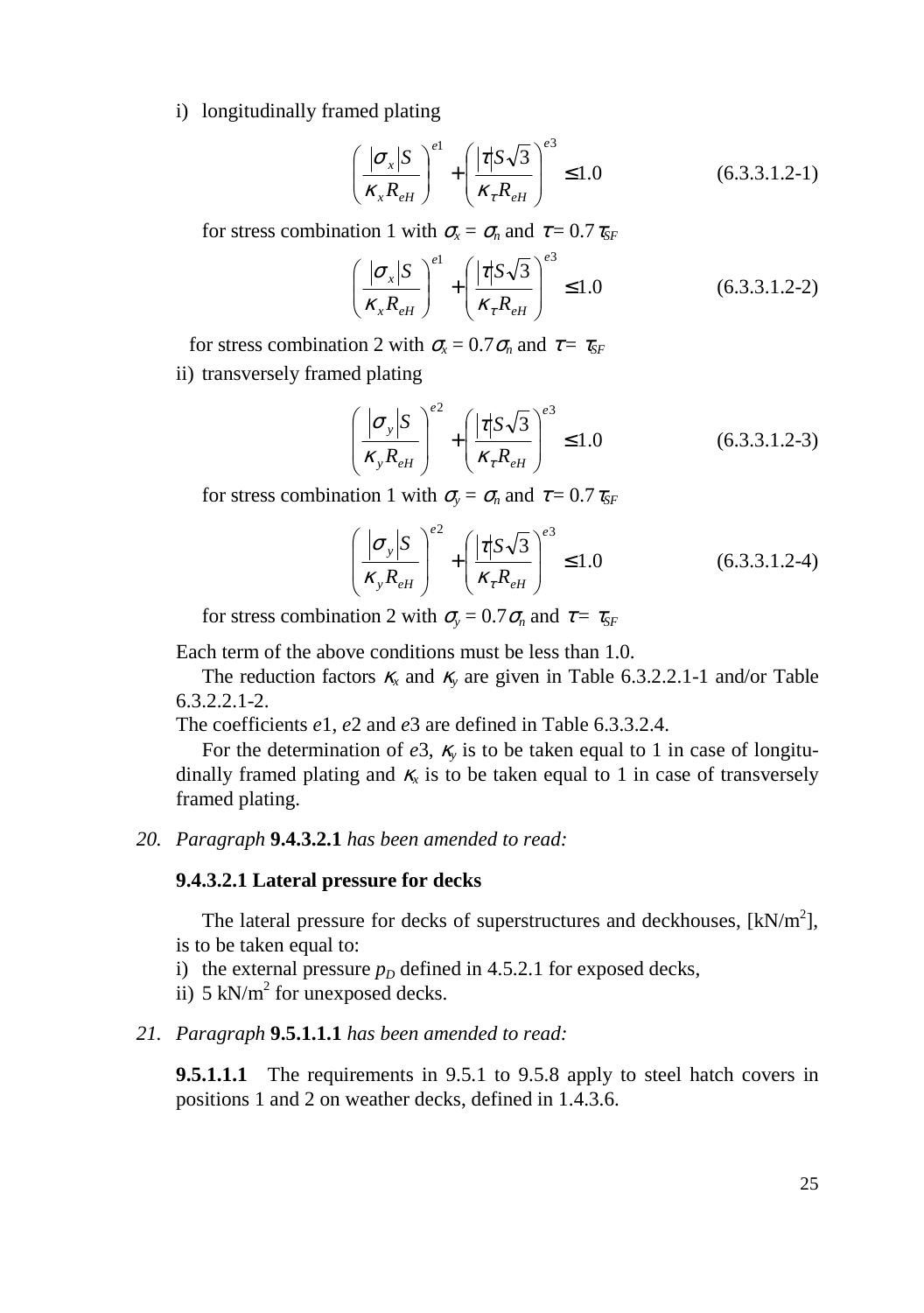The requirements in 9.5.9 apply to steel hatch covers of small hatches fitted on the exposed fore deck over the forward 0.25*L*.

#### *22. Paragraph* **9.5.7.3.5** *has been amended to read:*

#### **9.5.7.3.5 Area of securing devices**

The net cross area of each securing device is to be not less than the value obtained from the following formula:

$$
A = 1.4S_s \left(\frac{235}{R_{\text{eH}}}\right)^{\alpha}, \text{ [cm}^2\text{]}
$$
 (9.5.7.3.5)

where:

*Ss* – spacing of securing devices, [m];

 $\alpha$  – coefficient taken equal to:  $\alpha$  = 0.75 for  $R_{eH}$  > 235 N/mm<sup>2</sup>

 $\alpha$  = 1.0 for  $R_{eH} \le 235$  N/mm<sup>2</sup>

In the above calculations,  $R_{eH}$  may not be taken greater than  $0.7R_m$ .

Between hatch cover and coaming and at cross-joints, a packing line pressure sufficient to obtain weathertightness is to be maintained by securing devices. For packing line pressures exceeding 5 N/mm, the net cross area *A* is to be increased in direct proportion. The packing line pressure is to be specified.

In the case of securing arrangements which are particularly stressed due to the unusual width of the hatchway, the net cross area *A* of the above securing arrangements is to be determined through direct calculations.

*23. Paragraph* **10.1.1.1.1** *has been amended to read:* 

**10.1.1.1.1** The manoeuvring arrangement includes all parts from the rudder and steering gear to the steering position necessary for steering the ship.

*24. Paragraph* **10.1.1.3** *has been amended to read:* 

**10.1.1.3** (void)

*25. The beginning of paragraph* **10.1.2.2.2** *has been amended to read:* 

**10.1.2.2.2** The resulting torque of each part is to be taken as:

$$
Q_{R1} = C_{R1} r_{1,}
$$
 [Nm]  
\n
$$
Q_{R2} = C_{R2} r_{2,}
$$
 [Nm]  
\n(10.1.2.2.2-1)  
\n(10.1.2.2.2-2)

#### *26. The last part of paragraph* **10.1.4.5.2** *has been amended to read:*

- $P_e$  push-up force according to 10.1.4.5.5, [N];
- $\mu_1$  frictional coefficient between nut and rudder body, normally  $\mu_1 = 0.3$ ;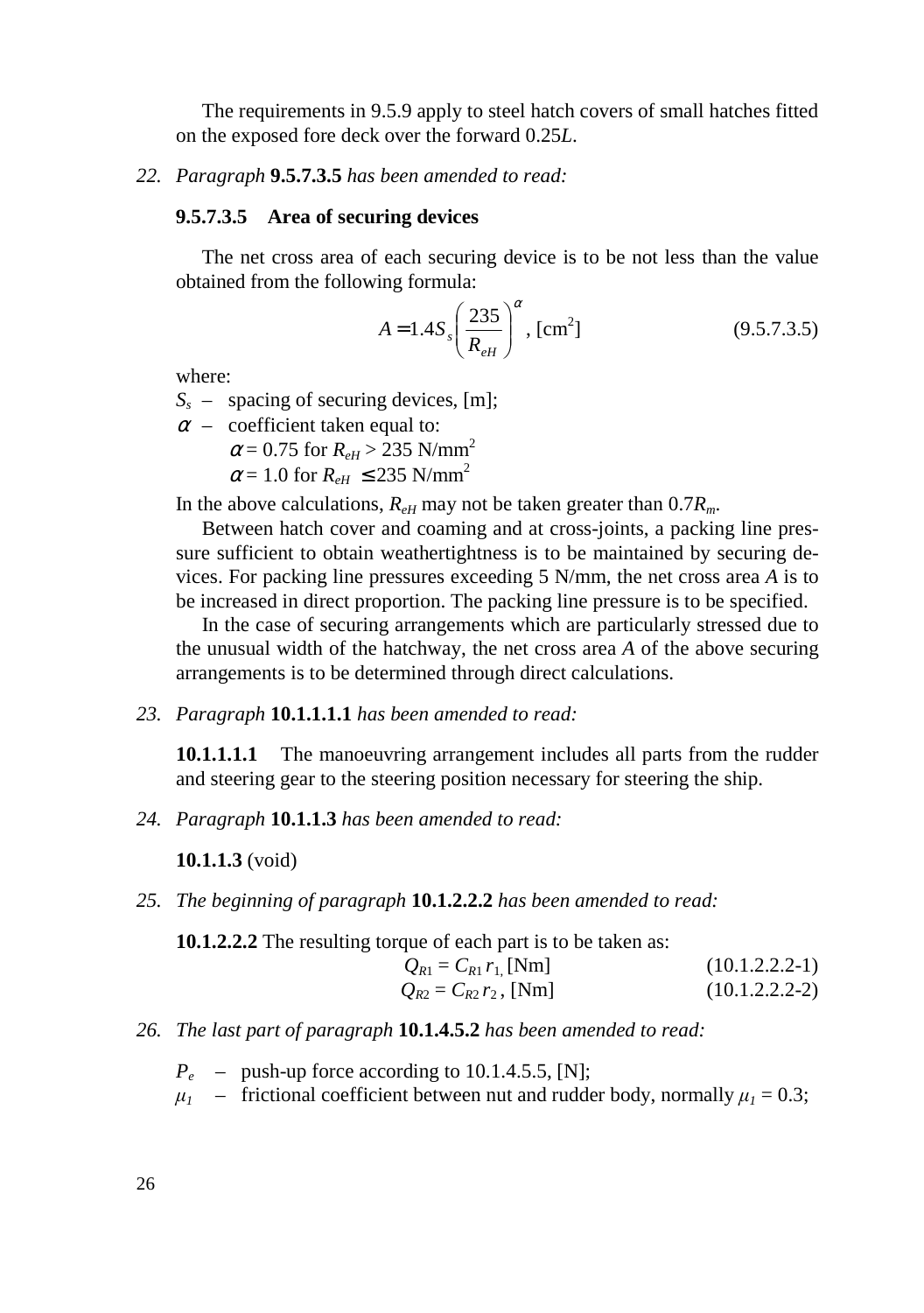- $d<sub>l</sub>$  mean diameter of the frictional area between nut and rudder body, [mm]:
- $d_g$  thread diameter of the nut, [mm];
- $R_{\text{eff}}$  minimum yield stress of the securing flat bar material, [N/mm<sup>2</sup>].
- *27. The beginning of paragraph* **10.1.4.5.5** *has been amended to read:*

#### **10.1.4.5.5 Push-up length**

The push-up length is not to be less than:

$$
\Delta \ell_1 = \frac{p_{reg} d_m}{E \left( \frac{1 - \alpha^2}{2} \right) c} + \frac{0.8 R_{im}}{c}, \text{ [mm]}
$$
 (10.1.4.5.5-1)

- $R_{tm}$  mean roughness, taken equal to about 0.01, [mm];
- *c –* taper on diameter according to 10.1.4.5.1.
- $\alpha$  as defined in 10.1.2.1.2

The push length is, however, not to be taken greater than:

$$
\Delta \ell_2 = \frac{1.6R_{eH}d_m}{Ec\sqrt{3 + \alpha^4}} + \frac{0.8R_{tm}}{c}, \text{[mm]}
$$
 (10.1.4.5.5-2)

**Note**: In case of hydraulic pressure connections the required push-up force *P<sup>e</sup>* for the cone may be determined by the following formula:

$$
P_e = p_{reg} d_m \pi \cdot \ell \left(\frac{c}{2} + 0.02\right), \text{ [N]} \tag{10.1.4.5.5-3}
$$

*28. Formula* **10.1.5.3.4-1b** *has been amended to read:* 

$$
t_H = 0.045 \frac{d_s^2}{s_H}, \text{[mm]}
$$
 (10.1.5.3.4-1b)

#### *29. Paragraph* **10.1.9.2.5** *has been amended to read:*

**10.1.9.2.5** When determining the thickness of the rudder horn plating the provisions of 10.1.5.2 to 10.1.5.4 are to be complied with. The thickness is, however, not to be less than  $2.4\sqrt{Lk}$  mm.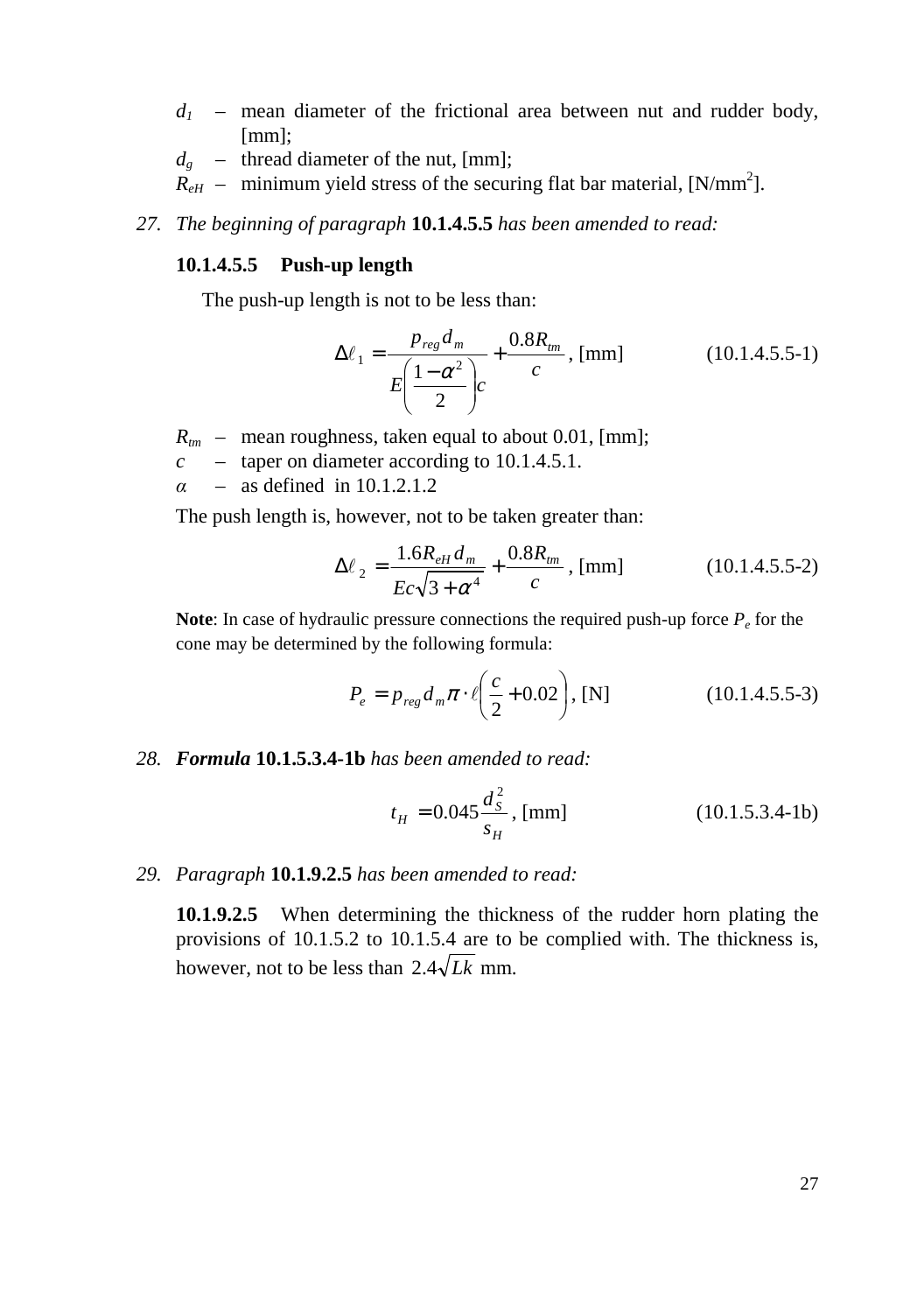| <b>Equipment number</b><br>EN<br>$A < E N \leq B$ |       |                               | Towline <sup>(1)</sup> | <b>Mooring lines</b> |                             |                               |  |  |
|---------------------------------------------------|-------|-------------------------------|------------------------|----------------------|-----------------------------|-------------------------------|--|--|
| $\boldsymbol{A}$                                  | B     | <b>Minimum</b><br>length, [m] | Breaking load,<br>[kN] | $N^{(2)}$            | Length of each<br>line, [m] | <b>Breaking</b><br>load, [kN] |  |  |
| 3600                                              | 3800  | 300                           | 1471                   | 6                    | 200                         | 612                           |  |  |
| 3800                                              | 4000  | 300                           | 1471                   | 6                    | 200                         | 647                           |  |  |
| 4000                                              | 4200  | 300                           | 1471                   | 7                    | 200                         | 647                           |  |  |
| 4200                                              | 4400  | 300                           | 1471                   | 7                    | 200                         | 657                           |  |  |
| 4400                                              | 4600  | 300                           | 1471                   | $\overline{7}$       | 200                         | 667                           |  |  |
| 4600                                              | 4800  | 300                           | 1471                   | 7                    | 200                         | 677                           |  |  |
| 4800                                              | 5000  | 300                           | 1471                   | $\overline{7}$       | 200                         | 686                           |  |  |
| 5000                                              | 5200  | 300                           | 1471                   | 8                    | 200                         | 686                           |  |  |
| 5200                                              | 5500  | 300                           | 1471                   | 8                    | 200                         | 696                           |  |  |
| 5500                                              | 5800  | 300                           | 1471                   | 8                    | 200                         | 706                           |  |  |
| 5800                                              | 6100  | 300                           | 1471                   | 9                    | 200                         | 706                           |  |  |
| 6100                                              | 6500  |                               |                        | 9                    | 200                         | 716                           |  |  |
| 6500                                              | 6900  |                               |                        | 9                    | 200                         | 726                           |  |  |
| 6900                                              | 7400  |                               |                        | 10                   | 200                         | 726                           |  |  |
| 7400                                              | 7900  |                               |                        | 11                   | 200                         | 726                           |  |  |
| 7900                                              | 8400  |                               |                        | 11                   | 200                         | 735                           |  |  |
| 8400                                              | 8900  |                               |                        | 12                   | 200                         | 735                           |  |  |
| 8900                                              | 9400  |                               |                        | 13                   | 200                         | 735                           |  |  |
| 9400                                              | 10000 |                               |                        | 14                   | 200                         | 735                           |  |  |
| 10000                                             | 10700 |                               |                        | 15                   | 200                         | 735                           |  |  |
| 10700                                             | 11500 |                               |                        | 16                   | 200                         | 735                           |  |  |
| 11500                                             | 12400 |                               |                        | 17                   | 200                         | 735                           |  |  |
| 12400                                             | 13400 |                               |                        | 18                   | 200                         | 735                           |  |  |
| 13400                                             | 14600 |                               |                        | 19                   | 200                         | 735                           |  |  |
| 14600                                             | 16000 |                               |                        | 21                   | 200                         | 735                           |  |  |

#### *30. Table* **10.3.3.5.3-1** *has been complemented by the following part at its end:*

 $^{(1)}$  The towline is not compulsory. It is recommended for ships having length not greater than 180 m.  $^{(2)}$  See 10.3.5.4.

# *31. Paragraph* **11.1.1.2** *has been amended to read:*

# **11.1.1.2 Cold forming**

**11.1.1.2.1** For cold forming (bending, flanging, beading) of corrugated bulkhead the inside bending radius is to be not less than  $2t$  ( $t =$  as-built thickness).

In order to prevent cracking, flame cutting flash or sheering burrs are to be removed before cold forming. After cold forming all structural components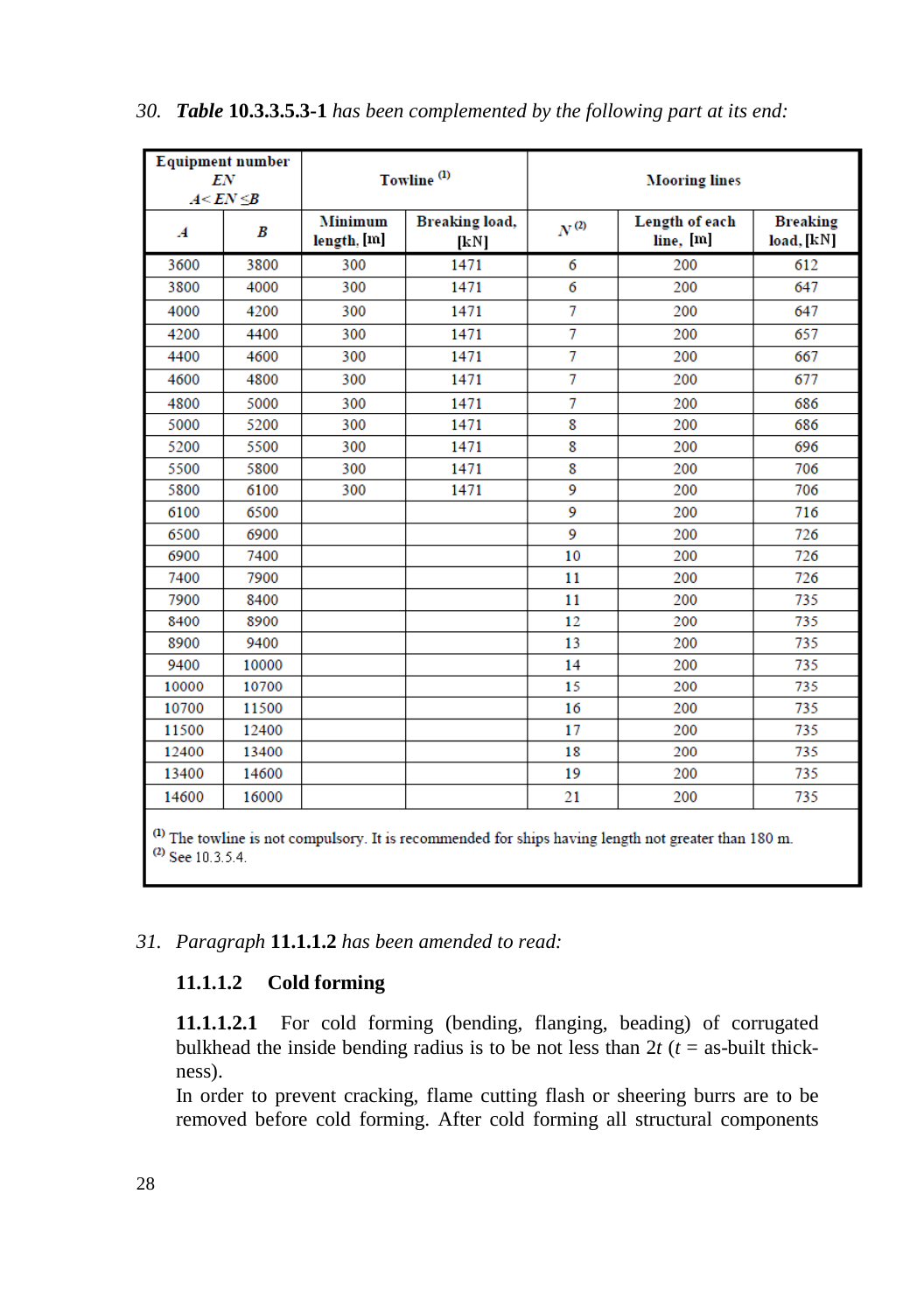and, in particular, the ends of bends (plate edges) are to be examined for cracks. Except in cases where edge cracks are negligible, all cracked components are to be rejected. Repair welding is not permissible.*31. Sub-chapter* 

# **11.1.1.3** *has been amended to read:*

# **11.1.1.3 Assembly, alignment**

**11.1.1.3.1** The use of excessive force is to be avoided during the assembly of individual structural components or during the erection of sections. As far as possible, major distortions of individual structural components shall be corrected before further assembly.

Structural members are to be aligned following the IACS recommendation No.47 provisions given in Table 11.1.1.3.1 or according to the requirements of a recognised fabrication standard that has been accepted by PRS. In the case of critical components, control drillings shall be made where necessary, which shall then be welded up again on completion.

After completion of welding, straightening and aligning shall be carried out in such a manner that the material properties are not influenced significantly. In case of doubt, PRS may require a procedure test or a working test to be carried out.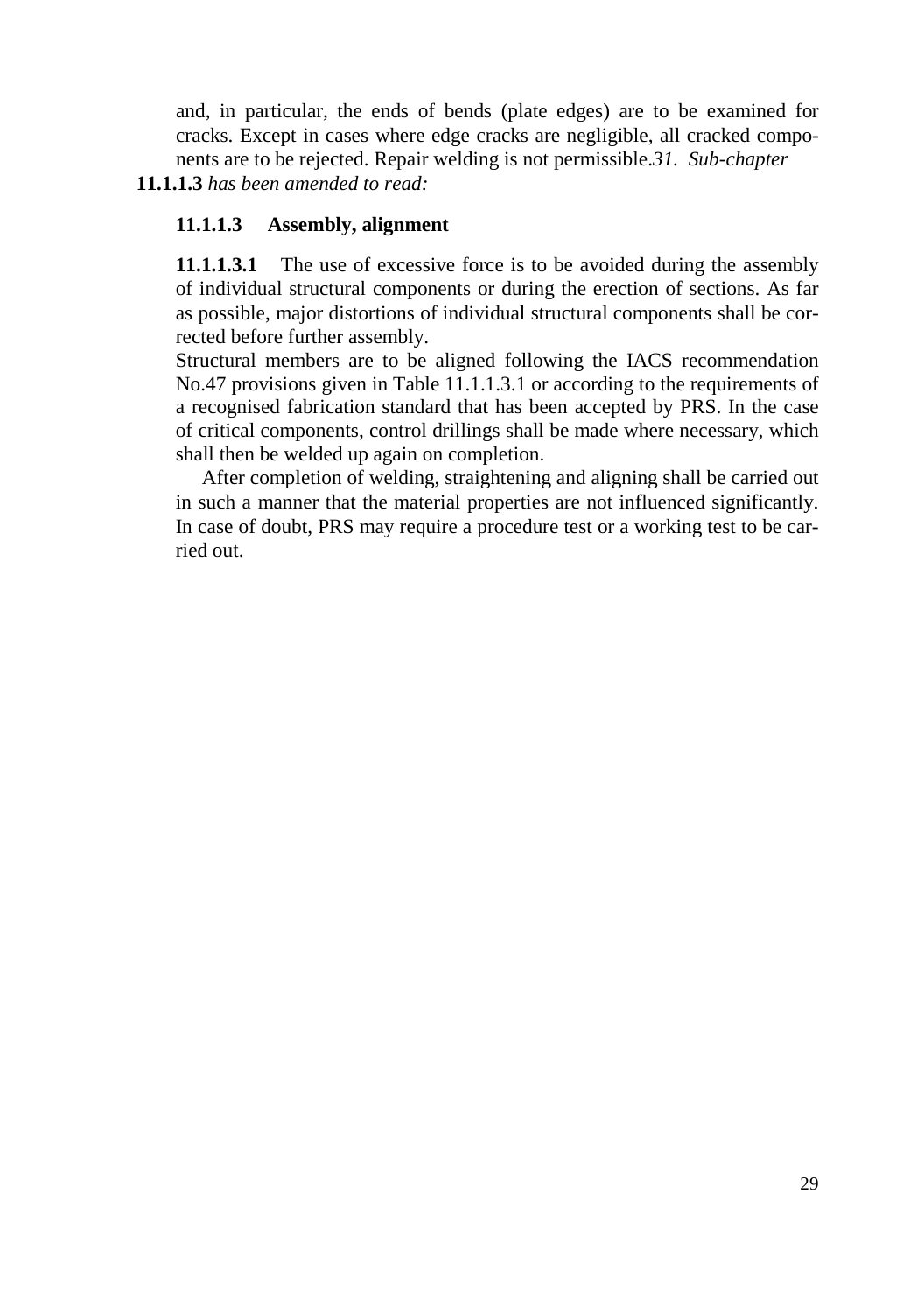| <b>Detail</b>                                                                            | <b>Standard</b> | Limit                                                                                                    | <b>Remarks</b>                                                                                                                                                   |
|------------------------------------------------------------------------------------------|-----------------|----------------------------------------------------------------------------------------------------------|------------------------------------------------------------------------------------------------------------------------------------------------------------------|
| Alignment of butt welds<br>t<br>t<br>a                                                   |                 | $a \leq 0.15t$ strength<br>member<br>$a \leq 0.2t$ other<br>but maximum<br>4.0 <sub>mm</sub>             | $t$ is the lesser<br>plate thickness                                                                                                                             |
| Alignment of fillet welds<br>$t_{1}$<br>$t_1/2$<br>$\sum a$<br>$t_1/2$<br>$t_1 < t_2$    |                 | Strength<br>mem-<br>and<br>higher<br>ber<br>stress member:<br>$a \leq t_1/3$<br>Other:<br>$a \leq t_1/2$ | Alternatively,<br>heel line can be<br>used to check the<br>alignment.<br>Where $t_3$ is<br>less than $t_1$ , then<br>$t_3$ shall be substi-<br>tuted for $t_1$ . |
| Alignment of fillet welds<br>$\theta^{\circ}$<br>$t_3/2$<br>$t_1/2 \quad t_1/2$<br>Note: |                 | Strength mem-<br>and<br>higher<br>ber<br>stress member:<br>$a \leq t_1/3$<br>Other:<br>$a \leq t_1/2$    | Alternatively,<br>heel line can be<br>used to check the<br>alignment.<br>Where $t_3$ is<br>less than $t_1$ , then<br>$t_3$ shall be substi-<br>tuted for $t_1$ . |

# **Table 11.1.1.3.1 Alignment (t, t1 and t2: as built thickness)**

"strength" means the following elements: strength deck, inner bottom, bottom, lower stool, lower part of transverse bulkhead, bilge hopper and side frames of single side bulk carriers.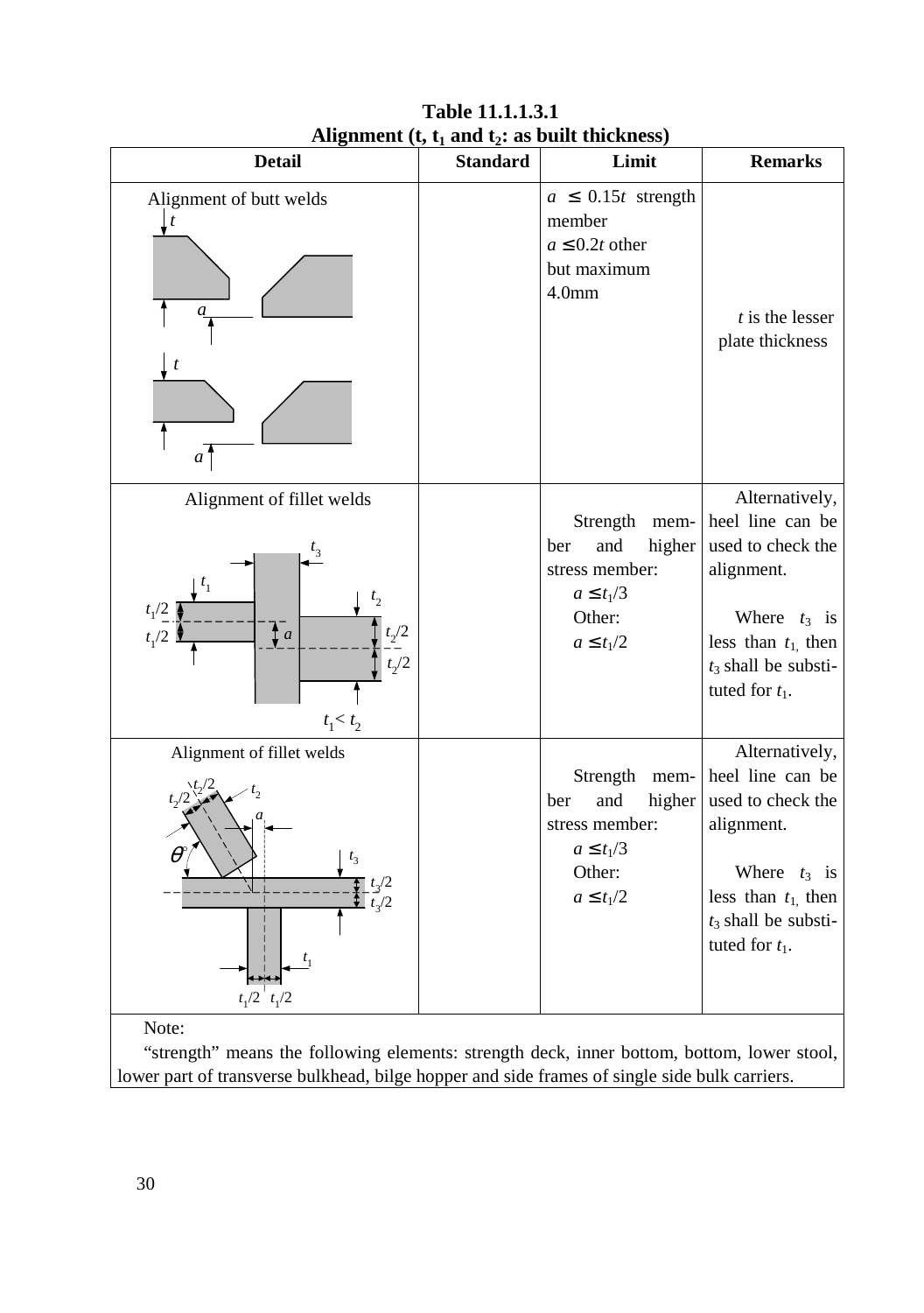| <b>Detail</b>                                                                               | <b>Standard</b>                                               | Limit        | <b>Remarks</b> |
|---------------------------------------------------------------------------------------------|---------------------------------------------------------------|--------------|----------------|
| Alignment of face plates of T<br>longitudinal<br>$\pmb{\uparrow}$<br>$\mathfrak{a}^{\cdot}$ | Strength member:<br>$a \leq 0.04b$ h                          | $a = 8.0$ mm |                |
| $b$ [mm]<br>Alignment of height of T-bar,<br>L-angle bar or bulb<br>$\boldsymbol{a}$<br>t   | Strength member:<br>$a \leq 0.15t$<br>Other:<br>$a \leq 0.2t$ | $a = 3.0$ mm |                |
| Alignment of panel stiffener<br>$\cal L$<br>Note:                                           | $d\leq L/50$                                                  |              |                |

"strength" means the following elements: strength deck, inner bottom, bottom, lower stool, lower part of transverse bulkhead, bilge hopper and side frames of single side bulk carriers.

# *32. Paragraph* **11.2.2.6.1** *has been amended to read:*

# **11.2.2.6.1 Kinds and size of fillet welds and their applications**

Kinds and size of fillet welds for as-built thickness of abutting plating up to 50 mm are classed into 5 categories as given in Table 2.6.1-1 and their application to hull construction is to be as required by Table 2.6.1-2.

In addition, for zones "*a*" and "*b*" of side frames as shown in Fig 3.6.8.3.1 the weld throats are to be respectively 0.44*t* and 0.4*t*, where *t* is as-built thickness of the thinner of two connected members.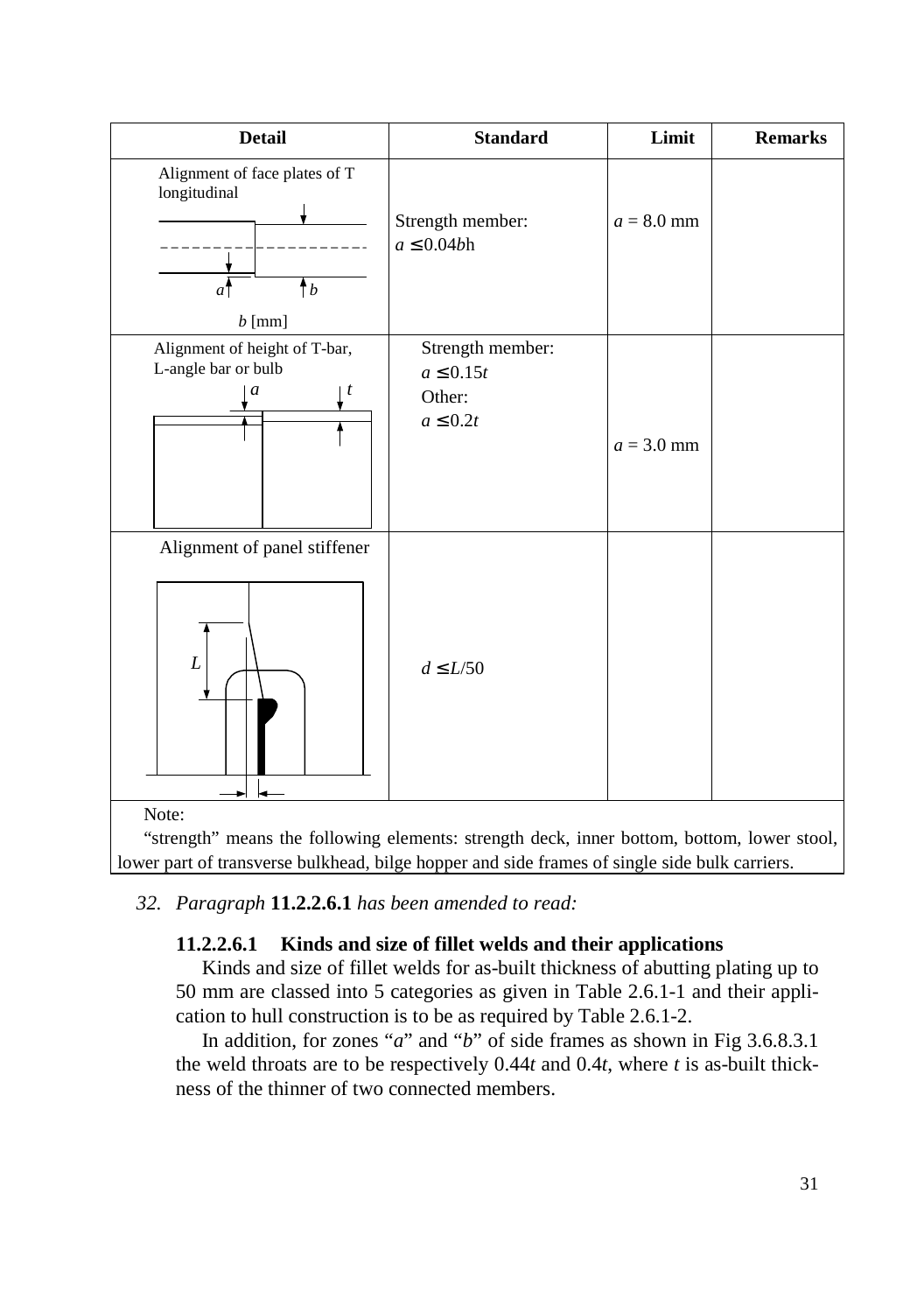| Category       | <b>Kinds of fillet</b><br>welds | <b>As-built thickness</b><br>of abutting plate, $t$ ,<br>$\left[\text{mm}\right]^{(1)}$ | Leg length of fillet<br>weld, $\left[ \text{mm} \right]^{(2), (3)}$ | Length of<br>fillet welds,<br>[mm] | Pitch,<br>[mm] |
|----------------|---------------------------------|-----------------------------------------------------------------------------------------|---------------------------------------------------------------------|------------------------------------|----------------|
| F <sub>0</sub> | Double con-<br>tinuous weld     | $\mathfrak{t}$                                                                          | 0.7t                                                                |                                    |                |
| F1             | Double con-                     | $t \leq 10$                                                                             | $0.5t + 1.0$                                                        |                                    |                |
|                | tinuous weld                    | $10 \le t < 20$                                                                         | $0.4t + 2.0$                                                        |                                    |                |
|                |                                 | $20 \leq t$                                                                             | $0.3t + 4.0$                                                        |                                    |                |
| F2             | Double con-                     | $t \leq 10$                                                                             | $0.4 t + 1.0$                                                       |                                    |                |
|                | tinuous weld                    | $10 \le t < 20$                                                                         | $0.3 t + 2.0$                                                       |                                    |                |
|                |                                 | $20 \leq t$                                                                             | $0.2 t + 4.0$                                                       |                                    |                |
| F <sub>3</sub> | Double con-                     | $t \leq 10$                                                                             | $0.3 t + 1.0$                                                       |                                    |                |
|                | tinuous weld                    | $10 \le t < 20$                                                                         | $0.2 t + 2.0$                                                       |                                    |                |
|                |                                 | $20 \leq t$                                                                             | $0.1 t + 4.0$                                                       |                                    |                |
| F <sub>4</sub> | Intermittent                    | $t \leq 10$                                                                             | $0.5 t + 1.0$                                                       |                                    |                |
|                | weld                            | $10 \le t < 20$                                                                         | $0.4 t + 2.0$                                                       | 75                                 | 300            |
|                |                                 | $20 \leq t$                                                                             | $0.3 t + 4.0$                                                       |                                    |                |

# **Table 11.2.6.1-1 Categories of fillet welds**

 $(t)$   $t -$  as-built thickness of the abutting plate, [mm]. In case of cross joint as specified in Fig.11.2.2.3.1, *t* is the thinner thickness of the continuous member and the abutting plate, to be considered independently for each abutting plate.

 $\begin{bmatrix} 2 \end{bmatrix}$  Leg length of fillet welds is made fine adjustments corresponding to the corrosion addition *t<sup>c</sup>* specified in Table 3.3.1.2.1 as follows:

 $+ 1.0$  mm for  $t_c > 5$ 

 $+ 0.5$  mm for  $5 \ge t_c > 4$ 

+ 0.0 mm for  $4 \ge t_c > 3$ 

− 0.5 mm for *t<sup>c</sup>* ≤ 3.

 $(3)$  Leg length shall be rounded to the nearest half millimetre.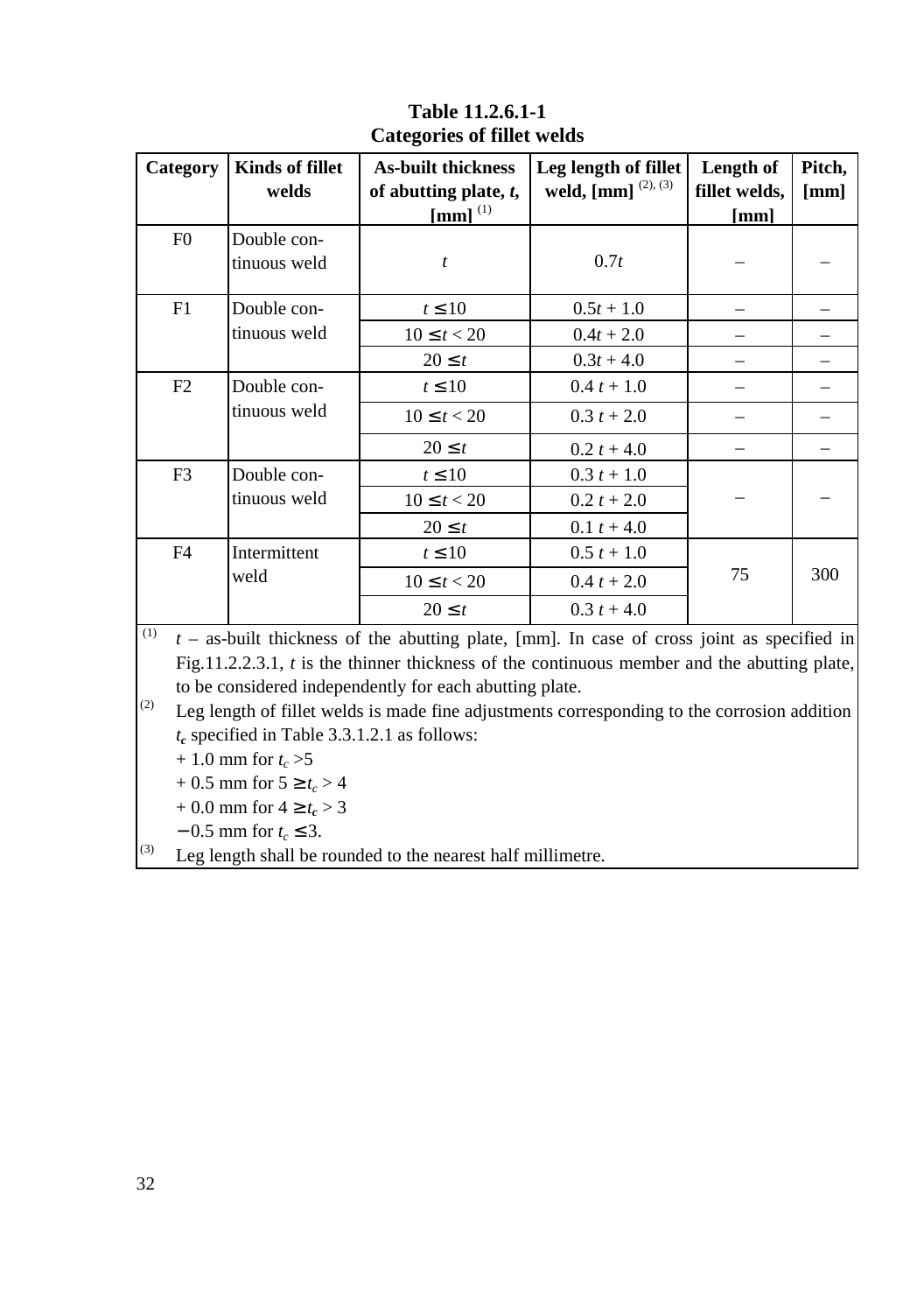| <b>Hull</b> area                   |                                                                                          | Category                                                                       |                                                                                |                |
|------------------------------------|------------------------------------------------------------------------------------------|--------------------------------------------------------------------------------|--------------------------------------------------------------------------------|----------------|
|                                    | <b>Of</b>                                                                                |                                                                                | To                                                                             |                |
| General,                           | Watertight plate                                                                         | Boundary plating                                                               |                                                                                | F1             |
| unless<br>other-<br>wise specified | Brackets at ends of members                                                              |                                                                                |                                                                                | F1             |
| in the table $(1)$                 | Ordinary stiff-                                                                          | Deep tank bulkheads                                                            |                                                                                | F <sub>3</sub> |
|                                    | ener and collar                                                                          | Web of primary supporting members and                                          |                                                                                | F2             |
|                                    | plates                                                                                   | collar plates                                                                  |                                                                                |                |
|                                    | Web of ordi-                                                                             | Plating (Except deep tank bulkhead)                                            |                                                                                | F4             |
|                                    | nary stiffener                                                                           | Face plates of built-up                                                        | At ends (15% of                                                                | F2             |
|                                    |                                                                                          | stiffeners                                                                     | span)                                                                          |                |
|                                    |                                                                                          |                                                                                | Elsewhere                                                                      | F4             |
|                                    | End of primary<br>supporting mem-<br>bers and ordinary<br>stiffeners without<br>brackets | Deck plate, shell plate, inner bottom plate,<br>bulkhead plate, bulkhead plate |                                                                                | F <sub>0</sub> |
|                                    | End of primary<br>supporting mem-<br>bers and ordinary<br>stiffeners with<br>brackets    | Deck plate, shell plate, inner bottom plate,<br>bulkhead plate, bulkhead plate | F1                                                                             |                |
|                                    |                                                                                          | Ordinary stiffener Bottom and inner bottom plating                             |                                                                                | F <sub>3</sub> |
| <b>Bottom</b>                      | and Center girder                                                                        | Shell plates in strengthened bottom forward                                    | F1                                                                             |                |
| double bottom                      |                                                                                          | Inner bottom plate and shell plate except the<br>above                         | F2                                                                             |                |
|                                    | Side girder in-<br>cluding intercos-<br>tal plate                                        | Bottom and inner bottom plating                                                | F <sub>3</sub>                                                                 |                |
|                                    | Floor                                                                                    | bottom plates                                                                  | Shell plates and inner At ends, on a length<br>equal to two<br>frame<br>spaces | F2             |
|                                    |                                                                                          | Center girder and side girders in way of<br>hopper tanks                       | F2                                                                             |                |
|                                    |                                                                                          | Elsewhere                                                                      | F3                                                                             |                |
|                                    | Bracket on<br>center girder                                                              | Center girder, inner bottom and shell plates                                   | F <sub>2</sub>                                                                 |                |
|                                    | Web stiffener                                                                            | Floor and girder                                                               | F <sub>3</sub>                                                                 |                |

# **Table 11.2.6.1-2 Application of fillet welds**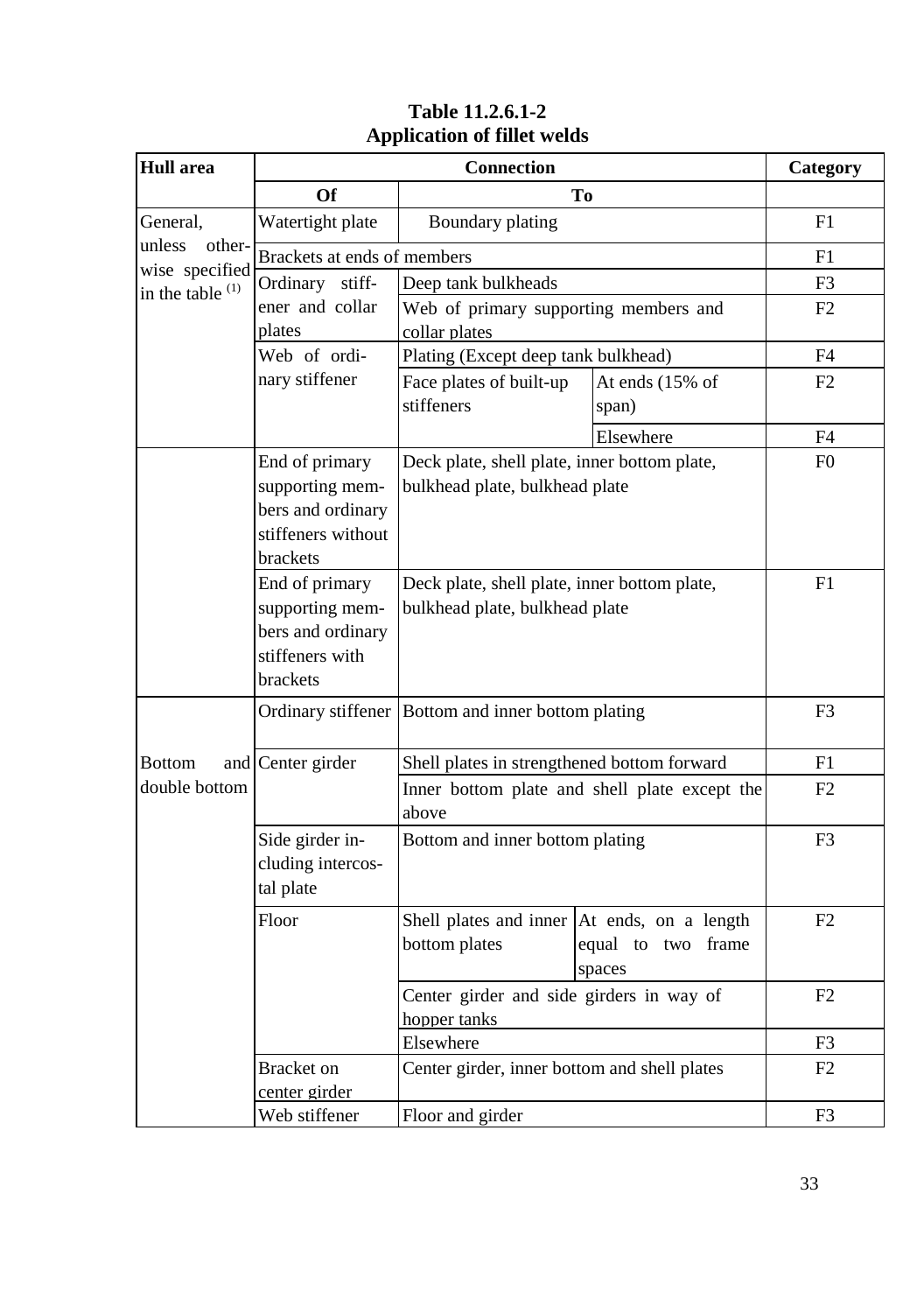| Side and<br>Web of primary                |                                                     |                    | Side plating, inner side plating and web of                                              |                                                                 | F2                   |                |
|-------------------------------------------|-----------------------------------------------------|--------------------|------------------------------------------------------------------------------------------|-----------------------------------------------------------------|----------------------|----------------|
| inner side in<br>double side<br>structure | supporting mem-<br>bers                             |                    | primary supporting members                                                               |                                                                 |                      |                |
| Side frame of<br>single side              | Side frame and<br>end bracket                       |                    | Side shell plate                                                                         |                                                                 | See Fig<br>3.6.8.3.1 |                |
| structure                                 |                                                     | Tripping bracket   | Side shell plate and side frame                                                          |                                                                 |                      | F1             |
| Deck                                      | Strengt<br>h deck                                   | t > 13             | Side shell plating within 0.6L midship                                                   |                                                                 | tion                 | Deep penetra-  |
|                                           |                                                     |                    | Elsewhere                                                                                |                                                                 |                      | F1             |
|                                           |                                                     | t < 13             | Side shell plating                                                                       |                                                                 |                      | F1             |
|                                           | Other deck                                          |                    | Side shell plating                                                                       |                                                                 |                      | F2             |
|                                           |                                                     |                    | Ordinary stiffeners                                                                      |                                                                 |                      | F4             |
|                                           | Ordinary stiff-<br>ener and inter-<br>costal girder |                    | Deck plating                                                                             |                                                                 | F3                   |                |
|                                           | Hatch coamings                                      |                    | Deck plating                                                                             | At<br>of<br>corners<br>hatchways for 15% of<br>the hatch length |                      | F1             |
|                                           |                                                     |                    |                                                                                          | Elsewhere                                                       |                      | F2             |
|                                           | Web stiffeners                                      |                    | Coaming webs                                                                             |                                                                 |                      | F4             |
| <b>Bulkheads</b>                          | Non-<br>watertight bulk-<br>head structure          |                    | <b>Boundaries</b>                                                                        | Swash bulkheads                                                 |                      | F <sub>3</sub> |
|                                           |                                                     | Ordinary stiffener | At ends (25% of span),<br><b>Bulkhead plating</b><br>where no end brackets<br>are fitted |                                                                 |                      | F1             |
| Primary                                   | Web plate                                           |                    | Shell plating, deck                                                                      | At end $(15\% \text{ of span})$                                 |                      | F1             |
| supporting<br>members <sup>(1)</sup>      |                                                     |                    | plating, inner bottom<br>plating, bulkhead                                               | Elsewhere                                                       |                      | F2             |
|                                           |                                                     |                    | Face plate                                                                               | In tanks, and located<br>within 0.125L from<br>fore peak        |                      | F2             |
|                                           |                                                     |                    |                                                                                          | Face area exceeds 65<br>$\text{cm}^2$                           |                      | F2             |
|                                           |                                                     |                    |                                                                                          | Elsewhere                                                       |                      | F <sub>3</sub> |